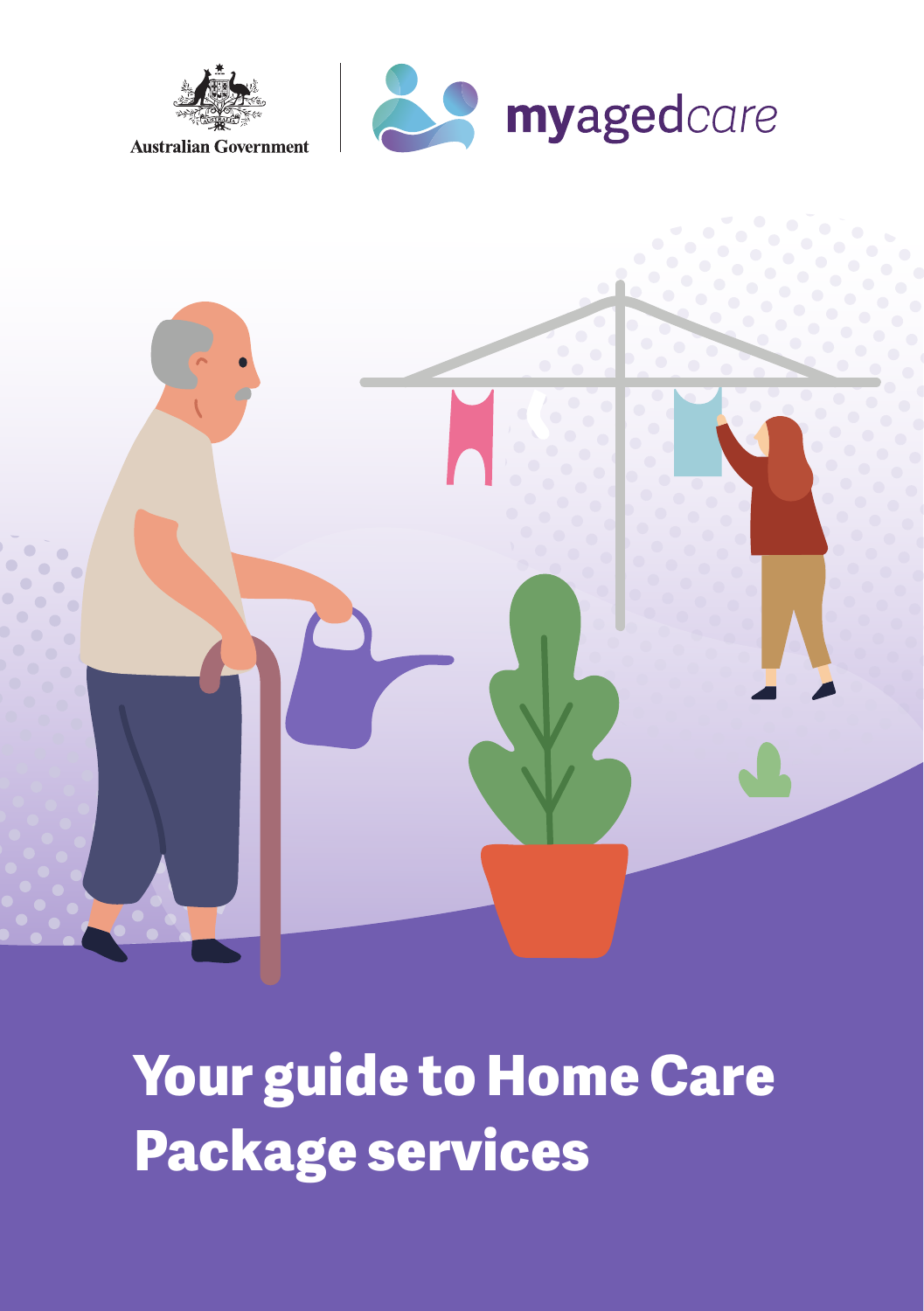

With the exception of the Commonwealth Coat of Arms and where otherwise noted, all material presented in this document is provided under a Creative Commons Attribution 3.0 Australia (creativecommons.org/licences/by/3.0/au) licence.

The details of the relevant licence conditions are available on the Creative Commons website (accessible using the links provided), as is the full legal code for the CC BY 3.0 AU licence (creativecommons.org/licences/by/3.0/au/legalcode).

The document must be attributed as the Department of Health *Your guide to Home Care Package services*.

#### **Contact us**

Enquiries regarding the licence and any use of this document are welcome via email at: agedcarecomms@health.gov.au

You can find this product at myagedcare.gov.au

This booklet is designed to help you, your family or your friends make important decisions about your care. Although we have tried to make it as comprehensive as possible, you may want to seek more specific information regarding your individual situation to make an informed decision.

Information is current as at September 2020.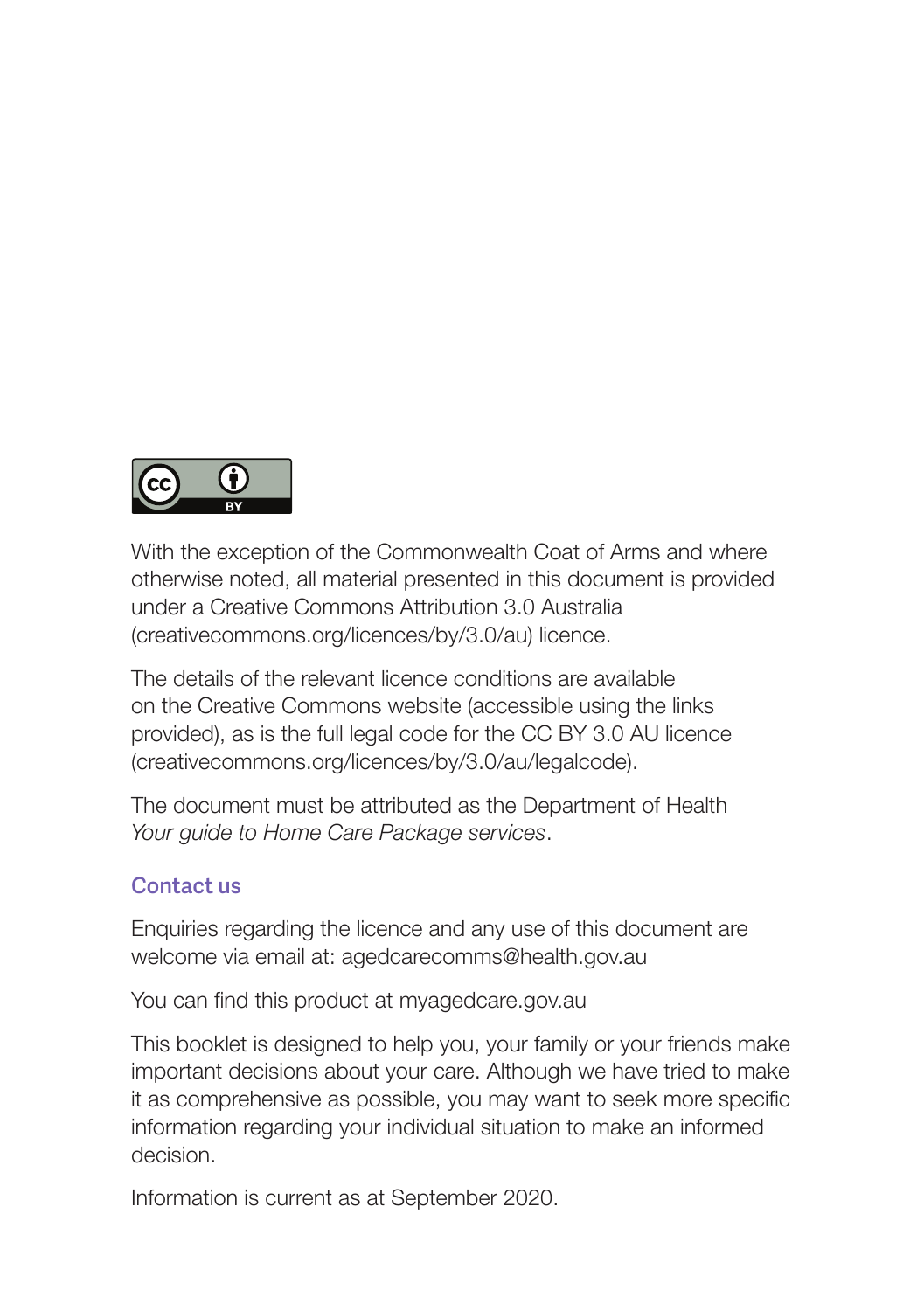**Your guide to Home Care Package services**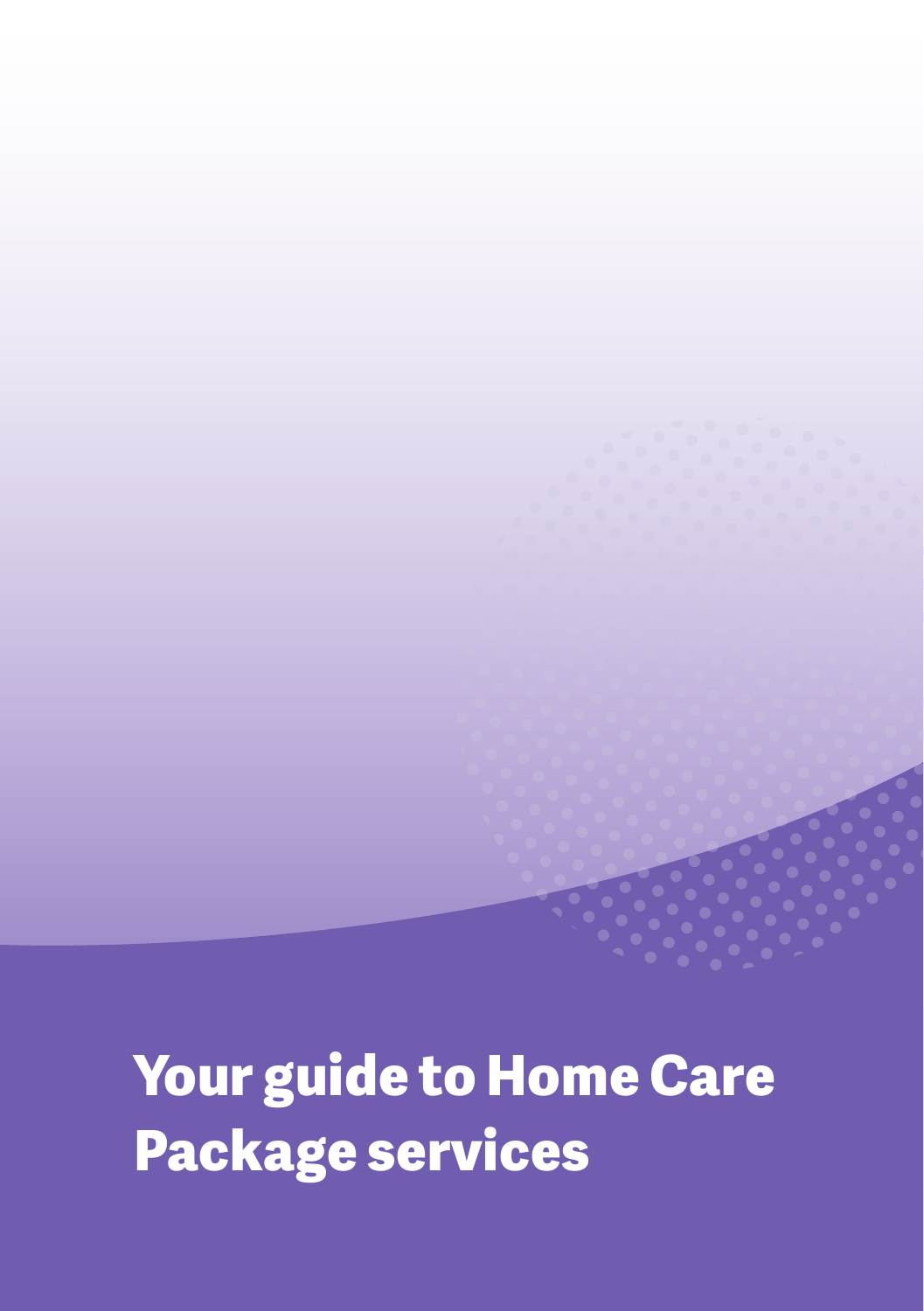### <span id="page-3-0"></span>**Is this booklet right for you?**

This booklet explains how older people can receive support in their home and daily life through the **Home Care Packages Program.** 

You should read this booklet if you have been assessed by an Aged Care Assessment Team (ACAT) for a Home Care Package.

Otherwise call My Aged Care on 1800 200 422 or go to myagedcare.gov.au for information on the assessment process and eligibility for different types of government-funded aged care:

#### **Short-term care**

Short-term care services in the home or residential care settings for situations such as restorative care (return to independence).

#### **Entry-level support at home**

Ongoing or short term care and support services through the *Commonwealth Home Support Programme* including help with housework, personal care, meals and food preparation, transport, shopping, allied health, social support and planned respite (giving your carer a break).

#### **More complex support at home**

Four levels of consumer directed coordinated packages of services through the *Home Care Packages Program* including personal care, support services and nursing, allied health and clinical services.

#### **Residential aged care**

Personal and nursing care in aged care homes for older people unable to live independently in their own homes. This also includes residential respite for short stays in an aged care home.

# **THIS BOOKLETHIS BOOKLET**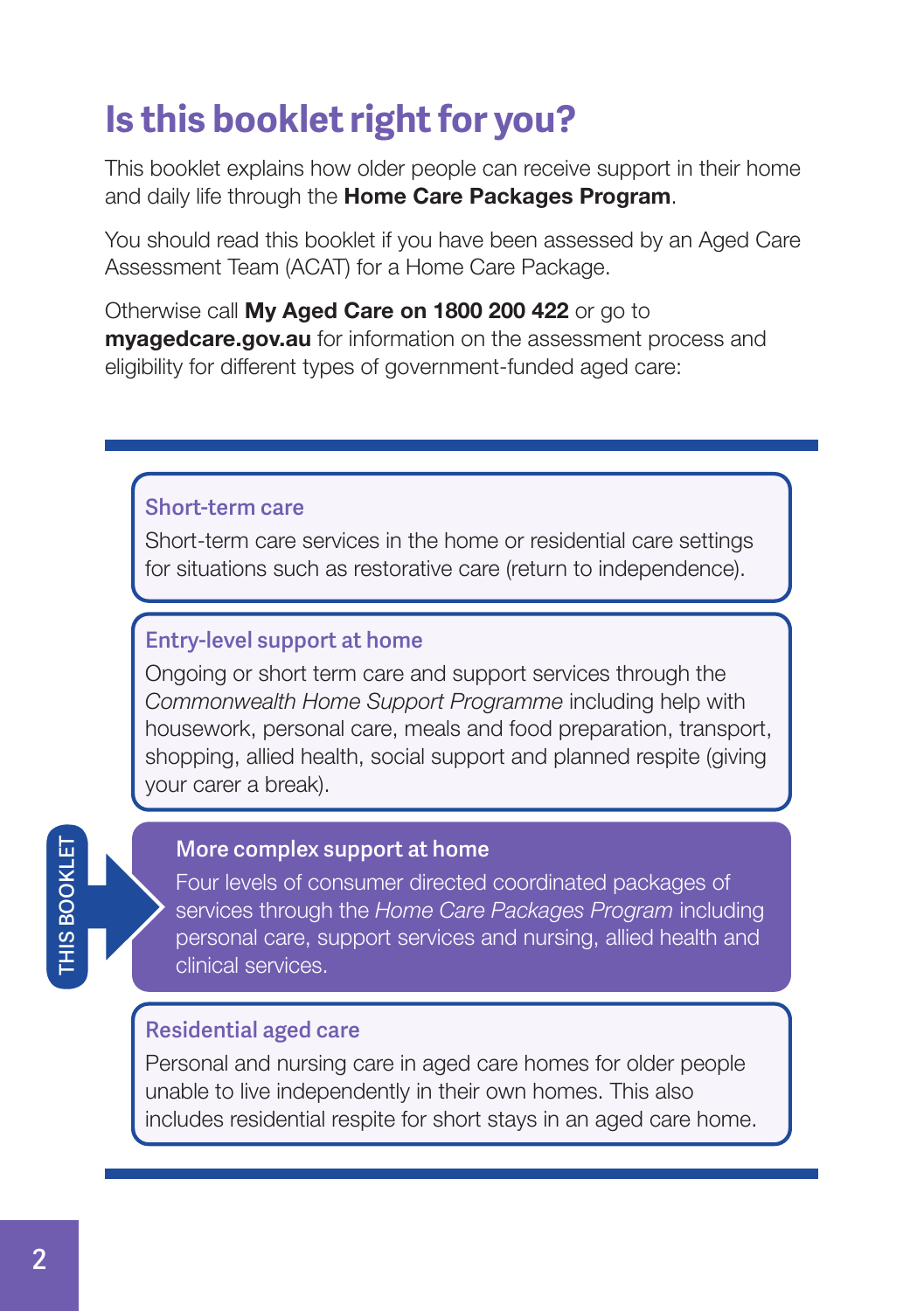# **Contents**

| How the Government contributes to the cost of your Home Care Package 5 |  |
|------------------------------------------------------------------------|--|
|                                                                        |  |
|                                                                        |  |
|                                                                        |  |
|                                                                        |  |
|                                                                        |  |
|                                                                        |  |
|                                                                        |  |
|                                                                        |  |
|                                                                        |  |
|                                                                        |  |
|                                                                        |  |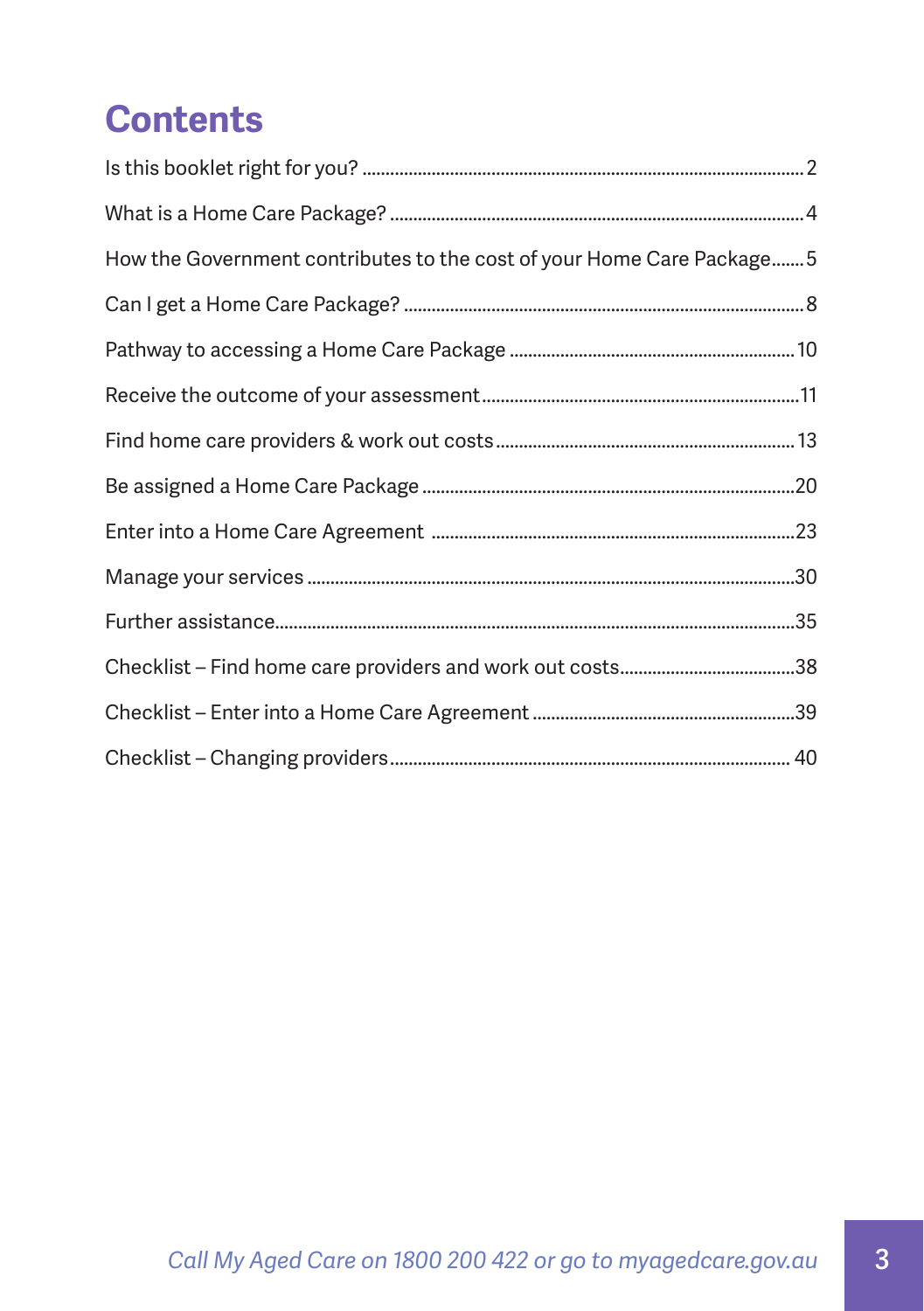# <span id="page-5-0"></span>**What is a Home Care Package?**

A home care package is a coordinated package of care and services to help you to live independently in your own home for as long as you can. Some people receive services through the Commonwealth Home Support Programme (CHSP) and are then assessed for a Home Care Package. Others will start with a Home Care Package.

The benefit of a Home Care Package is that your home care provider will work with you to:

- choose care and services that best meet your needs and goals
- manage your care and services.

There are four levels of Home Care Packages to help meet the different levels of care needs. During your aged care assessment, your assessor will discuss your current care needs and determine the best level to meet them.

It is expected that more people will be assessed as eligible for a lower level package, with a smaller number being assessed as needing higher level packages.

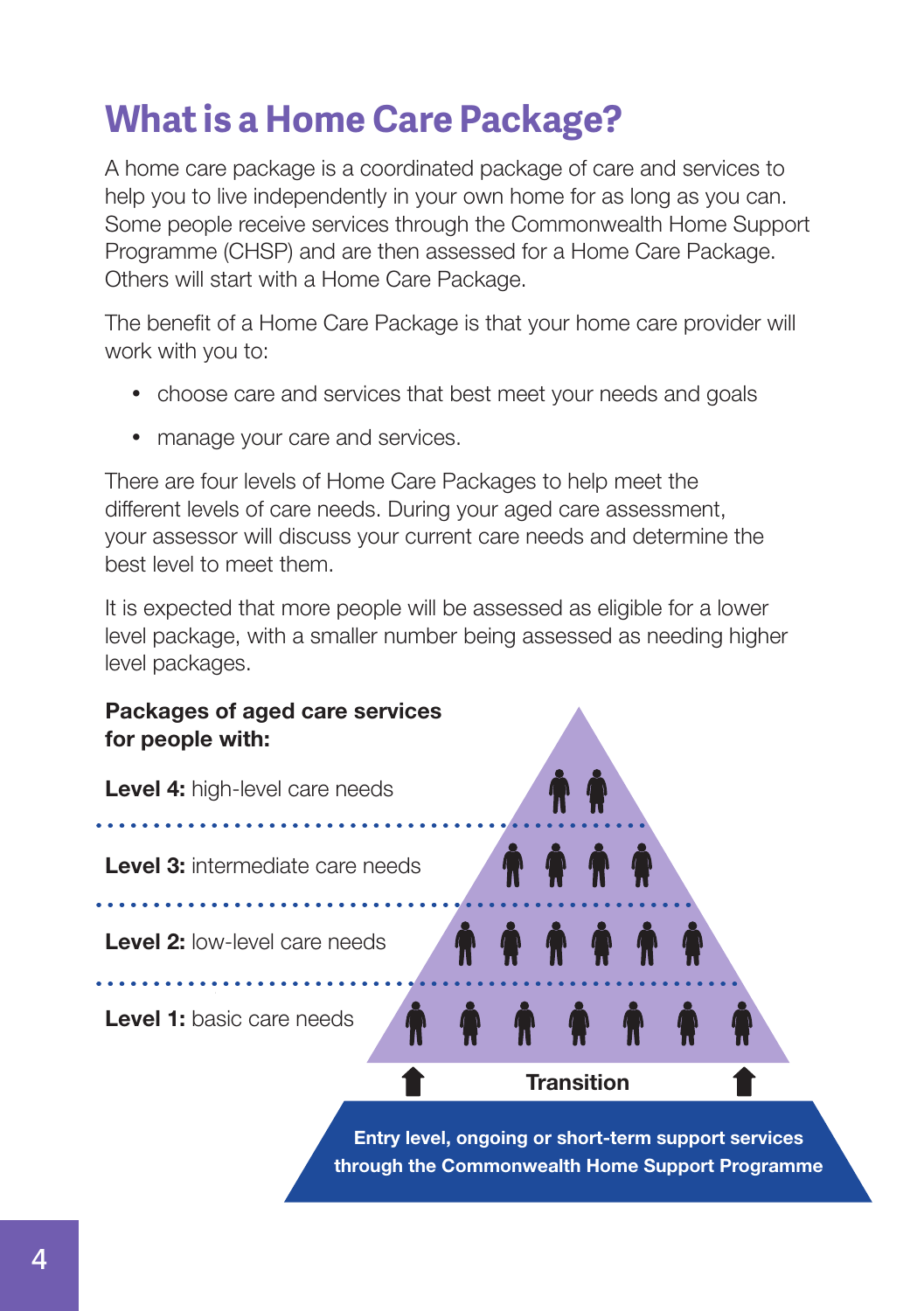### <span id="page-6-0"></span>**How the Government contributes to the cost of your Home Care Package**

The total amount of a Home Care Package is made up of what:

- the Australian Government pays (the subsidy)
- you may need to pay (your home care fees).

There is information about how to work out the costs you may need to pay on page 14.

The Australian Government pays a different subsidy amount for each level of Home Care Package. This amount is paid to the home care provider you choose.

The Government subsidy for each package level is as follows:

| Package<br>level | Aged care services for<br>people with | Yearly amount paid by the<br>Australian Government up<br>to approximate* value of |
|------------------|---------------------------------------|-----------------------------------------------------------------------------------|
|                  | Basic care needs                      | \$9,000                                                                           |
|                  | Low-level care needs                  | \$15,750                                                                          |
| 3                | Intermediate care needs               | \$34,250                                                                          |
|                  | High-level care needs                 | \$52,000                                                                          |

*\* These figures are rounded and current at 20 September 2020. The maximum*  government contribution increases each year. The individual amount that will be paid will *depend on whether you are asked to pay an income-tested care fee.*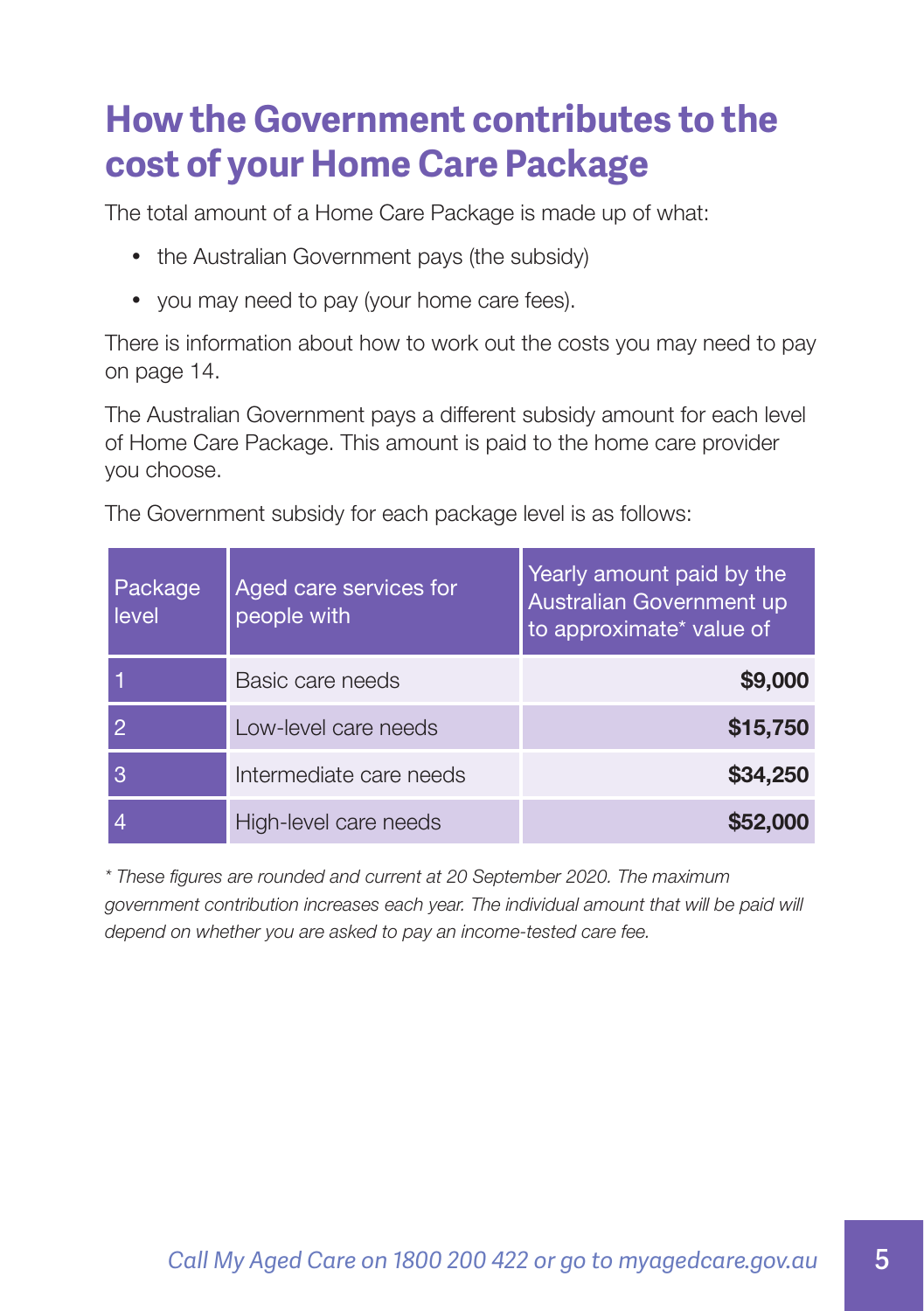#### **What can Home Care Package funds be used for?**

Your Home Care Package funds should be used to purchase care and services that meet your care needs as assessed by the ACAT. Your assessed care needs are set out in your My Aged Care support plan. You should discuss with your home care provider your care and service needs when developing your care plan which forms part of your Home Care Agreement:

- Personal services: assistance with personal activities such as bathing, showering, toileting, dressing and undressing, mobility and communication
- Nutrition, hydration, meal preparation and diet: assistance with preparing meals, including special diets for health, religious, cultural or other reasons, assistance with using eating utensils and assistance with feeding
- Continence management: assistance in using continence aids and appliances such as disposable pads and absorbent aids, commode chairs, bedpans and urinals, catheter and urinary drainage appliances, and enemas
- Mobility and dexterity: providing crutches, quadruped walkers, walking frames, walking sticks, mechanical devices for lifting, bed rails, slide sheets, sheepskins, tri-pillows, pressure-relieving mattresses and assistance using these aids
- Nursing, allied health and therapy services: for example, this may include speech therapy, podiatry, occupational or physiotherapy services and other clinical services such as hearing and vision services
- Transport and personal assistance: assistance with shopping, visiting health practitioners and attending social activities
- Management of skin integrity: assistance with bandages, dressings and skin emollients.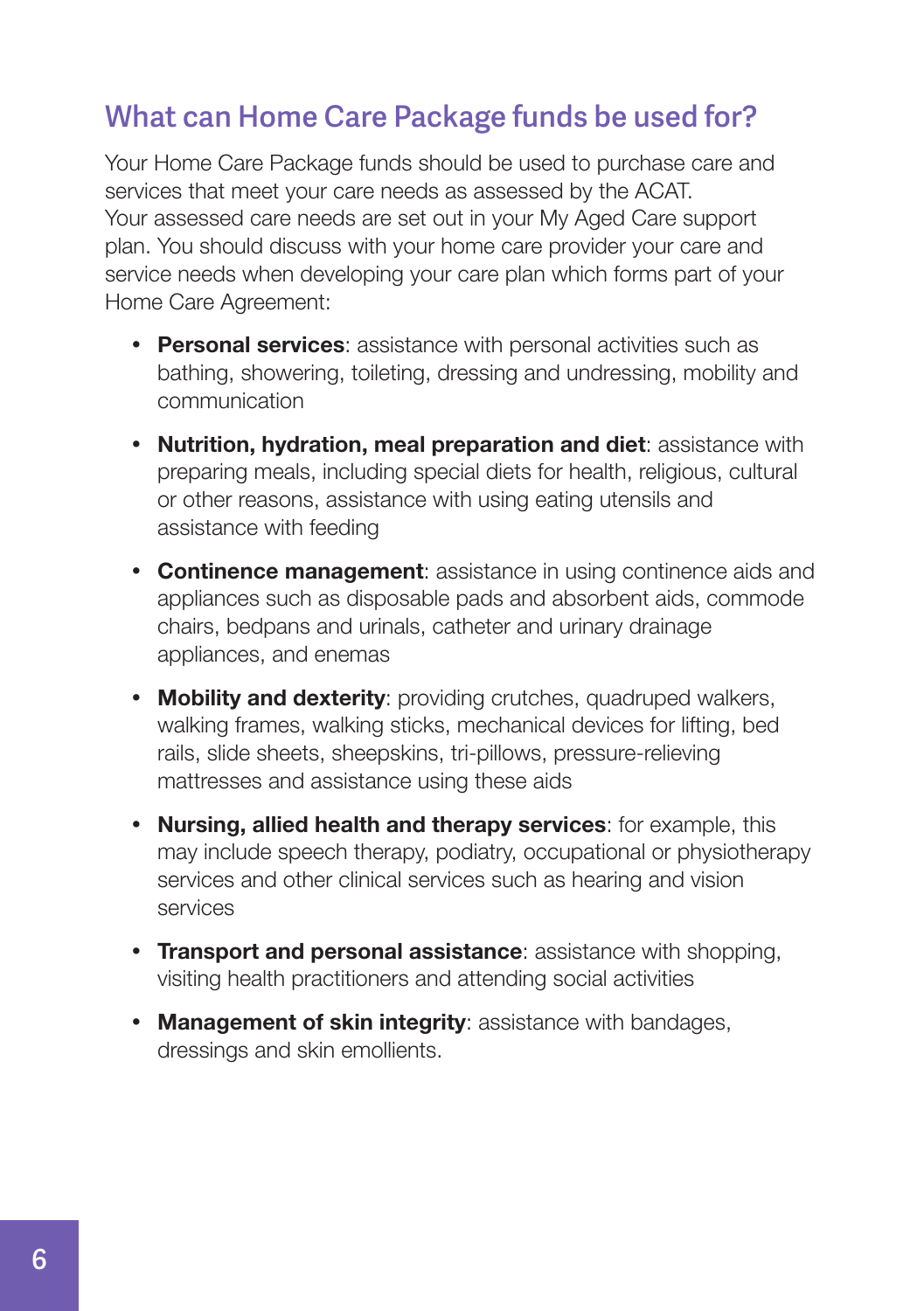A Home Care Package may also be used to fund the use of:

- Telehealth: video conferencing and digital technology (including remote monitoring) to increase access to timely and appropriate care
- Assistive technology: such as devices that assist mobility, communication and personal safety
- Aids and equipment: particularly those that assist a person to perform daily living tasks can be purchased using funds from your package budget. Your Home Care Agreement needs to specify whether it is leased or who owns the item and who is responsible for ongoing maintenance and repair costs.

Approved home care providers will work in partnership with you to tailor care and services to best support your needs and goals.

#### **What can't Home Care Package funds be used for?**

Home Care Package funds cannot be used as a general source of income for items such as (but not limited to):

- day-to-day bills
- $\bullet$  food
- mortgage payments
- $\bullet$  rent.

Home Care Package funds also cannot be used to purchase:

- other types of care funded, or jointly funded, by the Australian **Government**
- travel and accommodation
- entertainment activities, such as club memberships or tickets to sporting events.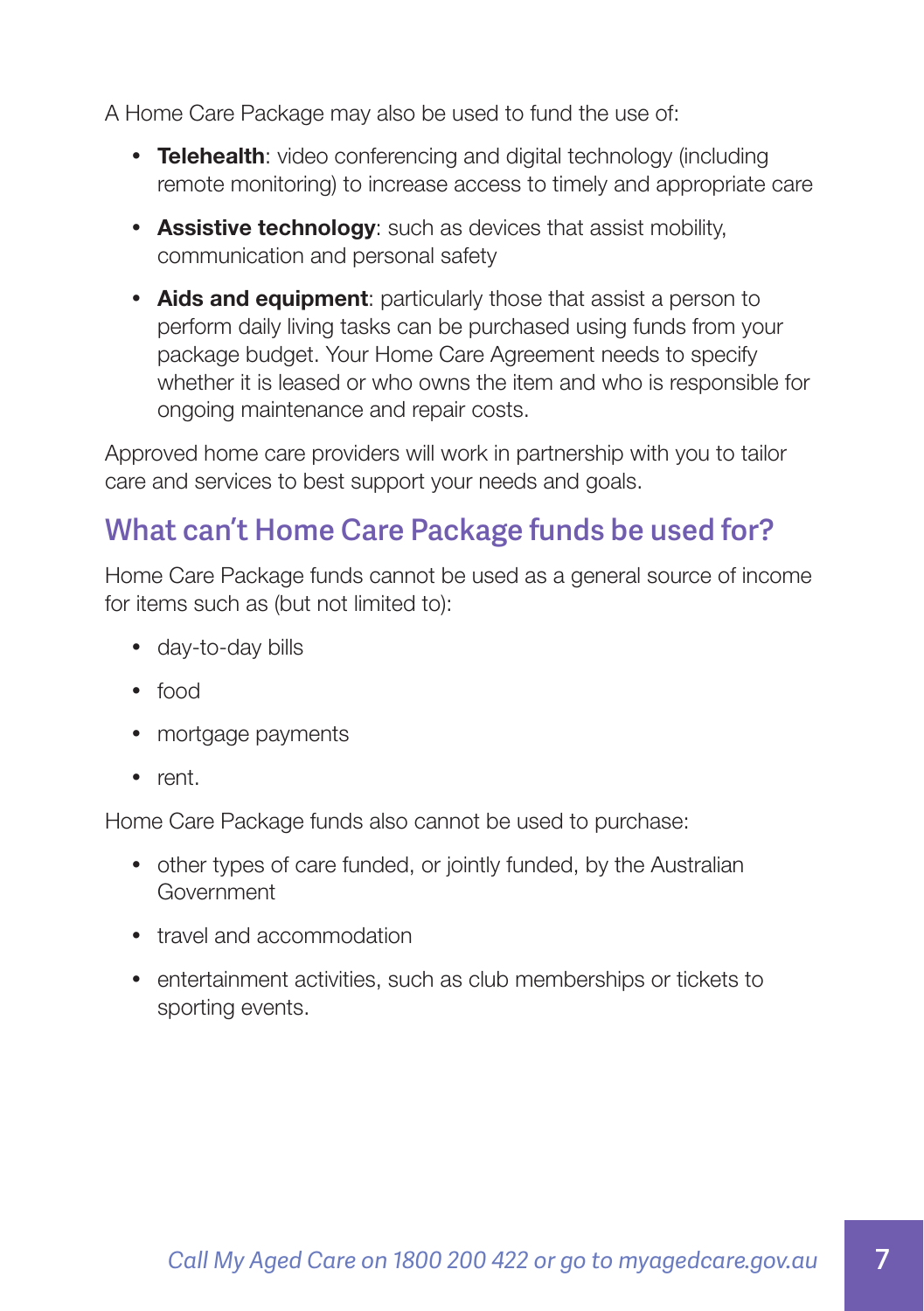## <span id="page-9-0"></span>**Can I get a Home Care Package?**

If you have not already been assessed by an ACAT for a Home Care Package you can apply for an assessment online at myagedcare.gov.au/ assessment/apply-online. By applying online you, or a family member or friend acting on your behalf, can register and complete a referral for assessment quickly and easily, at a time that best suits you.

You can also quickly find out if you meet the requirements for an assessment by using the eligibility checker, at myagedcare.gov.au/ eligibility-checker.

If you prefer, you can apply for an assessment by calling My Aged Care on 1800 200 422. The contact centre staff will ask you questions to help them understand your needs and care arrangements to inform the next steps.

You will be asked to provide permission to have a personalised client record created. This will hold up-to-date information on your needs, the results of any assessments and any services that you receive. The client record will reduce the need for you to retell your story.

You can also nominate family and friends as your representatives. They can act as a representative on your behalf to discuss your care needs. They will also receive any mail relating to your Home Care Package. More information about appointing a representative is available at myagedcare. gov.au/appointing-representative and can also be done when applying for an assessment online.

You and your representative(s) can also access information about your Home Care Package, including approvals, waiting times and letters, through your My Aged Care Online Account via myGov. Further information about creating a myGov account and accessing your My Aged Care Online Account is available at [myagedcare.gov.au/view-your-my-aged](http://myagedcare.gov.au/view-your-my-aged-care-online-account)[care-online-account.](http://myagedcare.gov.au/view-your-my-aged-care-online-account)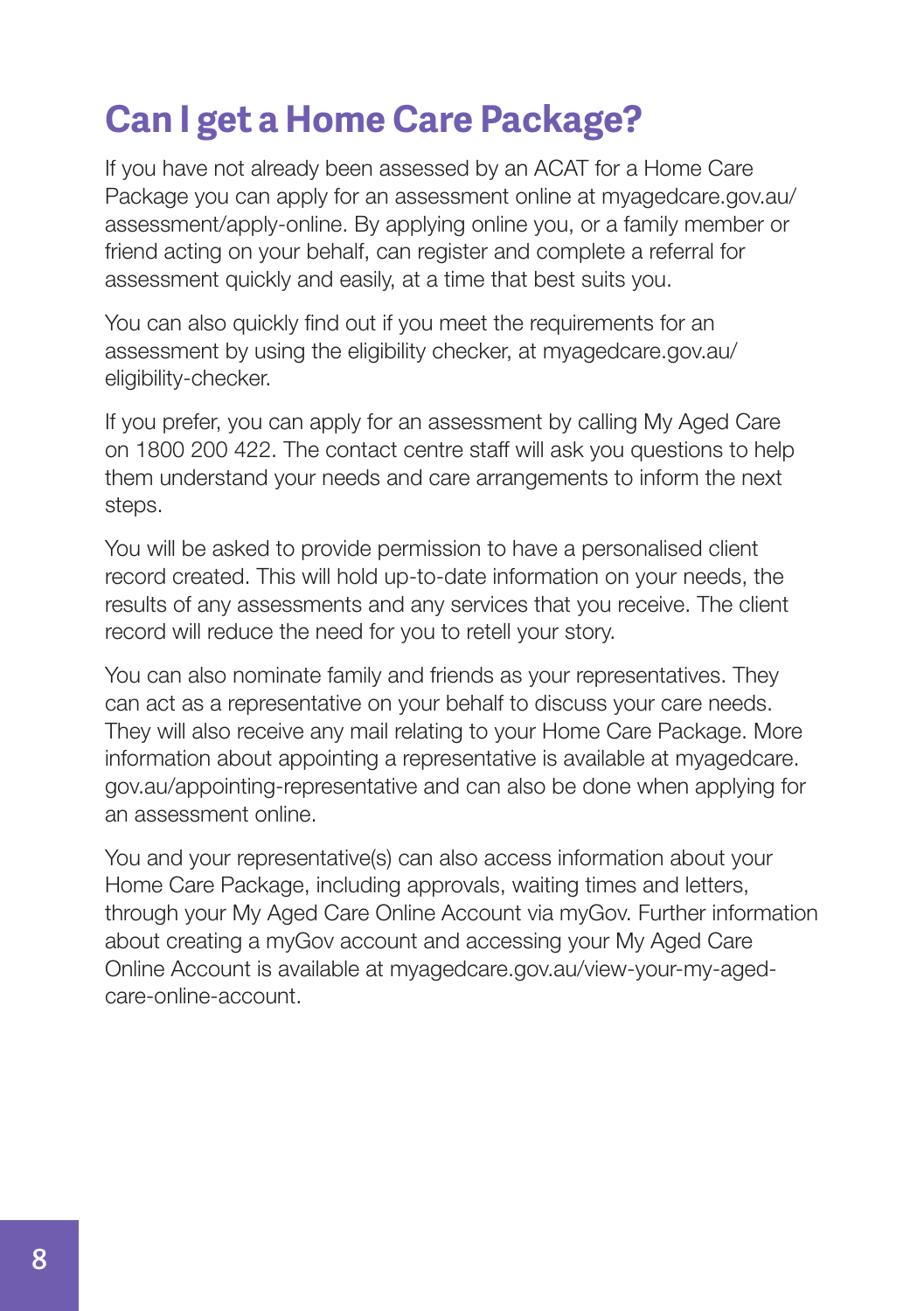### **Assessing your needs**

Whether you apply for an assessment online or by phone, if your care needs indicate you might need a Home Care Package, you will be referred to an ACAT for a face-to-face assessment. This assessment will identify the appropriate Home Care Package level to meet your needs.

Your local ACAT member (usually a nurse, social worker or other health care professional) will make a time to come to your home (or hospital if you are in hospital) and talk to you about how well you are managing in your day-to-day life. They will also explain the assessment process.

The ACAT member may ask your permission to talk to your doctor about your medical history before they meet with you. If you agree, your consent will be recorded by the ACAT member. All information provided will be treated confidentially.

With your consent, an ACAT member will:

- assess and approve your eligibility for home care to help you continue living at home or refer you to other services
- give you information about home care services in your area
- help you access the care you need
- help you arrange residential respite care, if you need it.

An ACAT member will talk to you about your current situation and assess and approve your eligibility to receive Australian Government-subsidised aged care services. These assessments are free.

Your preferences will always be considered, and you do not need to make any decisions about your future during your assessment.

You are welcome to have someone else - a friend, family member or your carer - come to your assessment with you for extra support.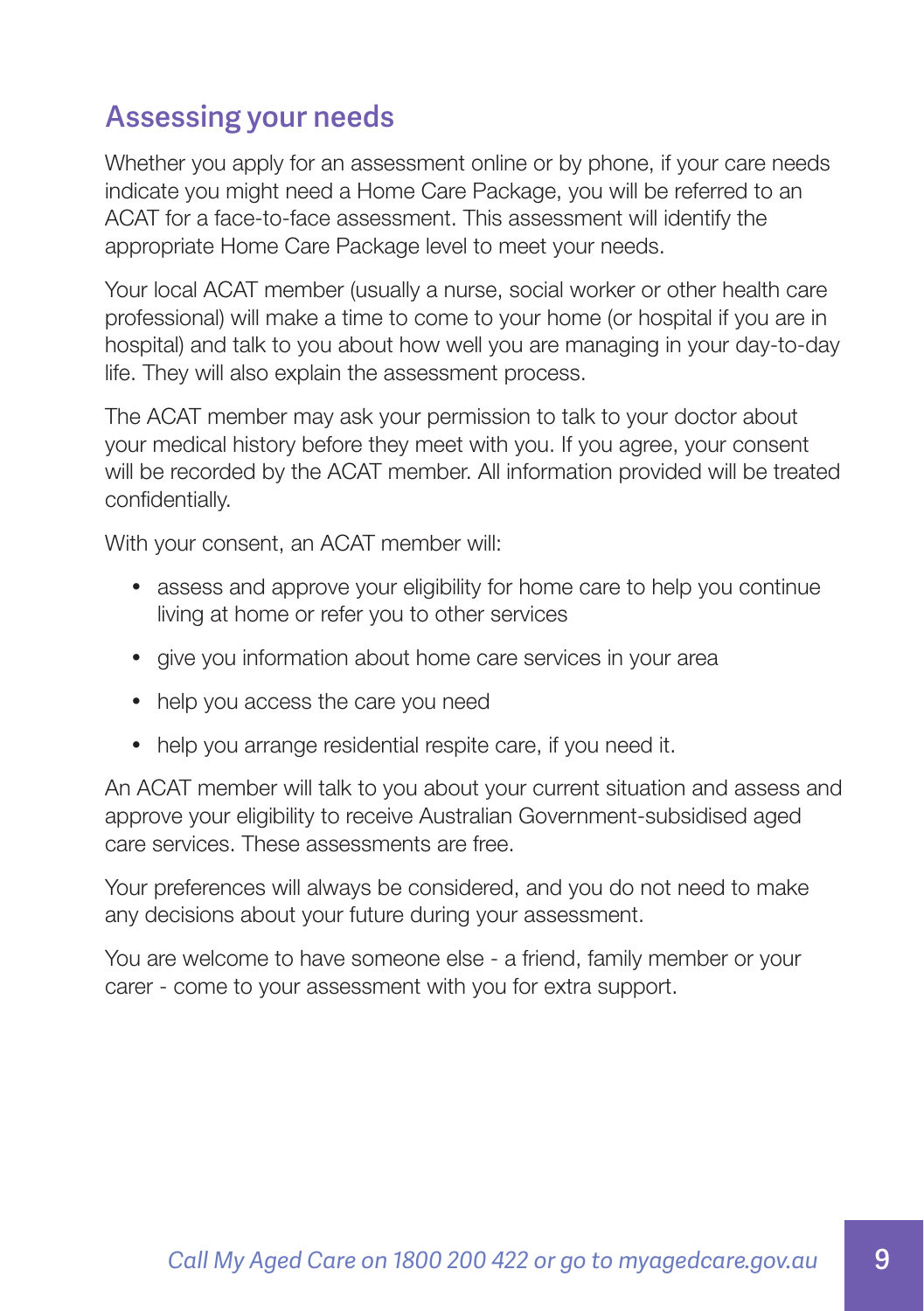### <span id="page-11-0"></span>**Pathway to accessing a Home Care Package**

This booklet outlines the usual pathway for people who have been assessed as eligible for a Home Care Package and includes information on the actions at each stage, so you can start and manage your home care services.

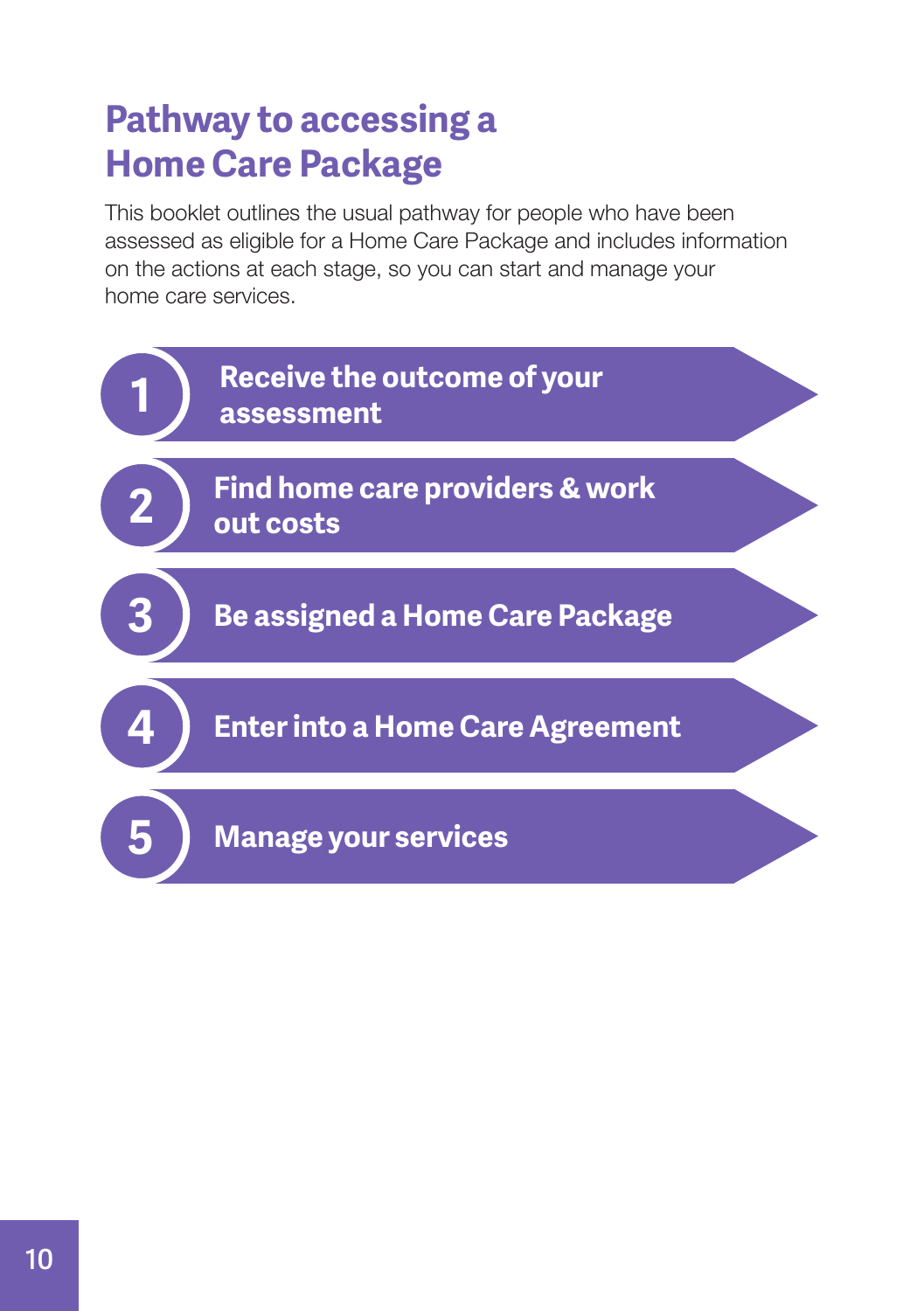## **Receive the outcome of your assessment**

After your assessment, an ACAT member will make a formal decision about your care needs, your eligibility to receive a Home Care Package and the level of Home Care Package that meets your needs.

If you are assessed as eligible for a Home Care Package you will:

<span id="page-12-0"></span>**1**

- receive an approval letter from My Aged Care that sets out the level of Home Care Package you are approved to receive and the priority that was assigned to you
- be placed in the national priority system for your approved Home Care Package level. Your place will be based on when you were approved for home care and the priority that was assigned to you.

You may not be found eligible to receive a Home Care Package. If this happens you will receive a letter setting out why and who to contact for more help. You may be eligible for other care services and, if so, this information will be included with your letter.

If your care needs change at any time, you can request a new ACAT assessment by contacting My Aged Care.

If you don't receive an approval letter explaining your assessment outcome, call My Aged Care on 1800 200 422 and request a copy.

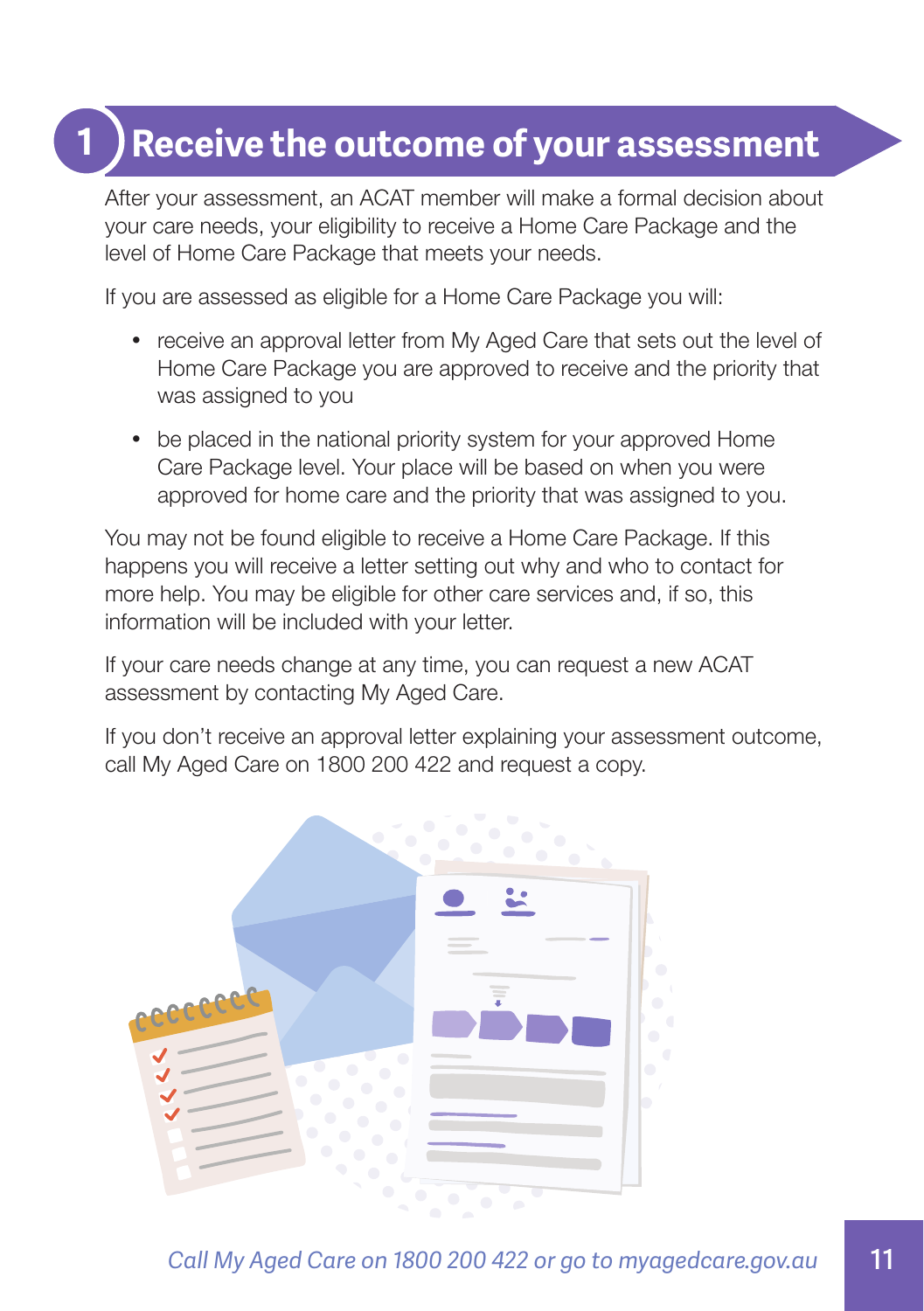#### **What if I have concerns about the assessment or outcome?**

You have the right to raise your concerns about the service you received during your assessment or the decisions in your approval letter.

Your approval letter will include further information about how you can make a complaint or appeal the decision.

ACATs are employed by state and territory governments, so each team is covered by their government's complaints procedures.

Every ACAT must follow the procedures in place to work through any concerns.

If you do have concerns:

Call your ACAT assessor to talk through your concerns and request their help. They may be able to help you and will listen to your concerns.

If you and the ACAT cannot resolve the issue ask them to give you the contact details of your state or territory government department manager. You should raise your concerns with them.

If you still do not agree with your assessment outcome, you can write to the Secretary of the Department of Health outlining why you think it should be changed.

You should write to the following address:

The Secretary Department of Health Attn: Aged Care Assessment Program Reconsiderations GPO Box 9848 Adelaide SA 5001

You must write to the Secretary within 28 days of receiving your letter from the ACAT.

There is no charge to ask for a review of an ACAT decision. If you are not satisfied with the outcome of this review, you can go to the Administrative Appeals Tribunal. There is a charge for this. Find out more on their website at aat.gov.au or call 1800 228 333.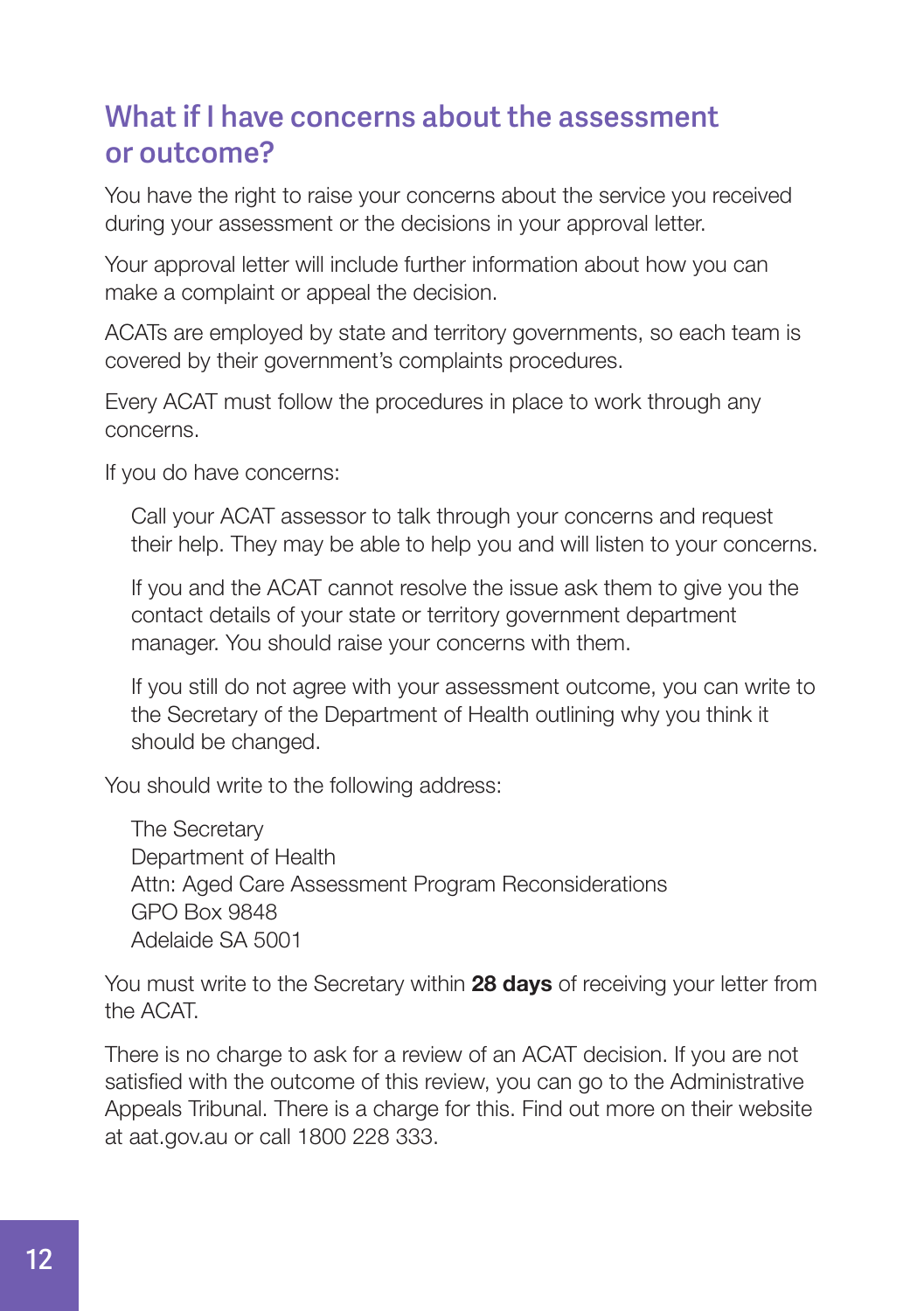### <span id="page-14-0"></span>**2 Find home care providers & work out costs**

#### **How do I find a provider?**

Following your approval to receive a Home Care Package, you should look for approved home care providers in your local area to find out:

- how they can best service your needs
- the fees and costs and what they mean

any other additional services they offer and their associated costs.

You can find a provider by:

- using the Find a Provider tool on the My Aged Care website myagedcare.gov.au to search and compare providers, including their prices for a number of services; or
- calling My Aged Care on 1800 200 422 and the person you speak to can give you a list of local home care providers over the phone or send it to you in the post.

Each provider is different, so meeting them will help you understand what you can expect. You'll also be able to see what types of care, services and activities they offer.

There is a checklist at the end of this booklet to help you prepare for questions you might want to ask potential providers.

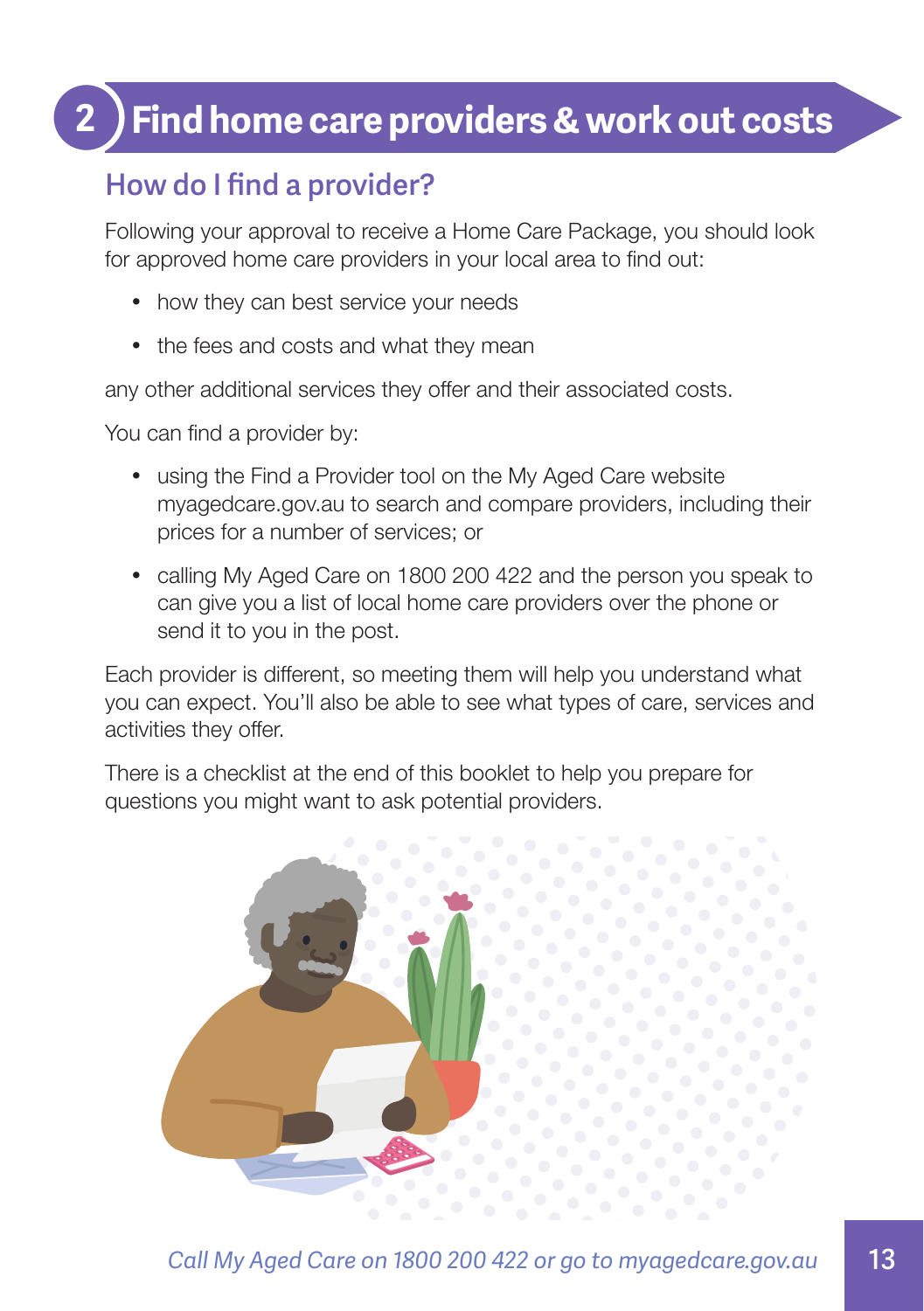### **What are the costs**

The total amount of a Home Care Package is made up of what:

- the Australian Government pays (the subsidy)
- you may need to pay (your home care fees).

The subsidy the Australian Government pays will be different for each level of Home Care Package. This amount is paid to the home care provider you choose.

You're expected to contribute to the cost of your care and services if you can afford it.

My Aged Care can give you an estimate of your likely fees. To get an estimate you can:

- visit myagedcare.gov.au and search for 'Fee Estimator'; or
- call My Aged Care on 1800 200 422.

### **What will I need to pay?**

There are three types of fees your provider can ask you to pay:

- a basic daily fee
- an income-tested care fee
- additional fees.

#### **The basic daily fee**

The basic daily fee is based on your Home Care Package level.

The basic daily fee for each Home Care Package level, as at 20 September 2020, is as follows:

| Package level | <b>Basic daily fee</b> |
|---------------|------------------------|
|               | \$9.63                 |
| 2             | \$10.19                |
| З             | \$10.48                |
|               | \$10.75                |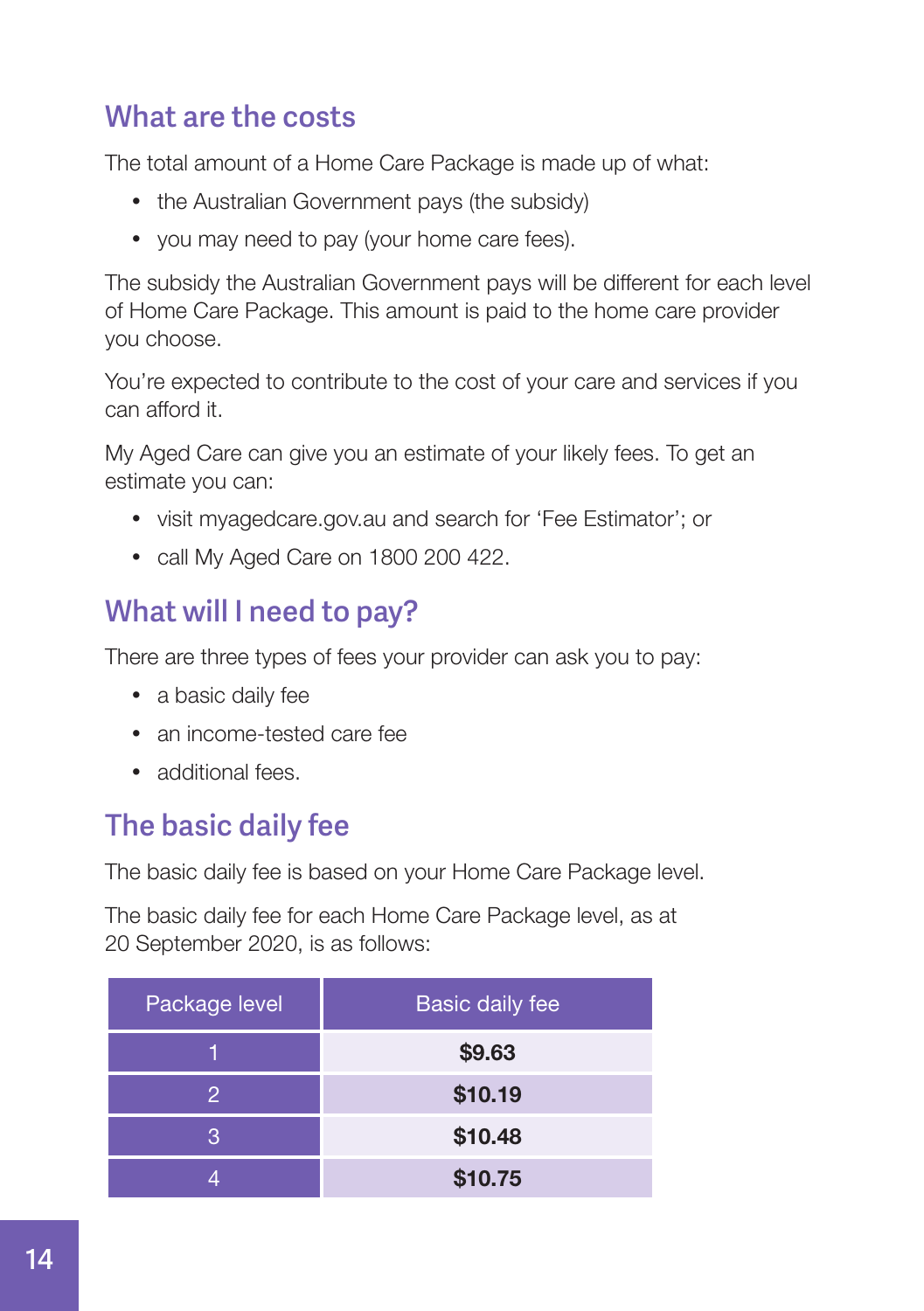The basic daily fee rate changes on 20 March and 20 September each year in line with changes to the age pension. This applies to each person receiving a Home Care Package, even if you are part of a couple.

#### **The income-tested care fee**

You may also be asked to make a further contribution to the cost of your care based on your financial circumstances. This is known as the 'incometested care fee' and is in addition to the basic daily fee.

If you are asked to pay an income-tested care fee, the government subsidy is reduced by the amount of income-tested care fee you have been assessed as eligible to pay. Your provider must deliver services reflecting the full value of your Home Care Package. The only thing that changes is the source of funds.

For example, if your Home Care Package is valued at \$30,000 and you have been assessed by Services Australia as being able to pay \$10,000 as your income-tested care fee, then the government subsidy to the provider will be \$20,000 (\$30,000 – \$10,000 = \$20,000).

There are daily, annual and lifetime limits on the amount of income-tested care fee you can be asked to pay.

Your family home is not included in the assessment of your income for Home Care Package purposes.

You will not be asked to pay an income-tested care fee if you have a yearly income below the maximum income amount a person can have to be classified as a full pensioner.

If you are part of a couple, the income-tested care fee payable is determined by halving your combined income, regardless of who earned the income.

### **Additional fees**

Any other amount you have agreed to pay for extra care and services that wouldn't otherwise be covered by your Home Care Package.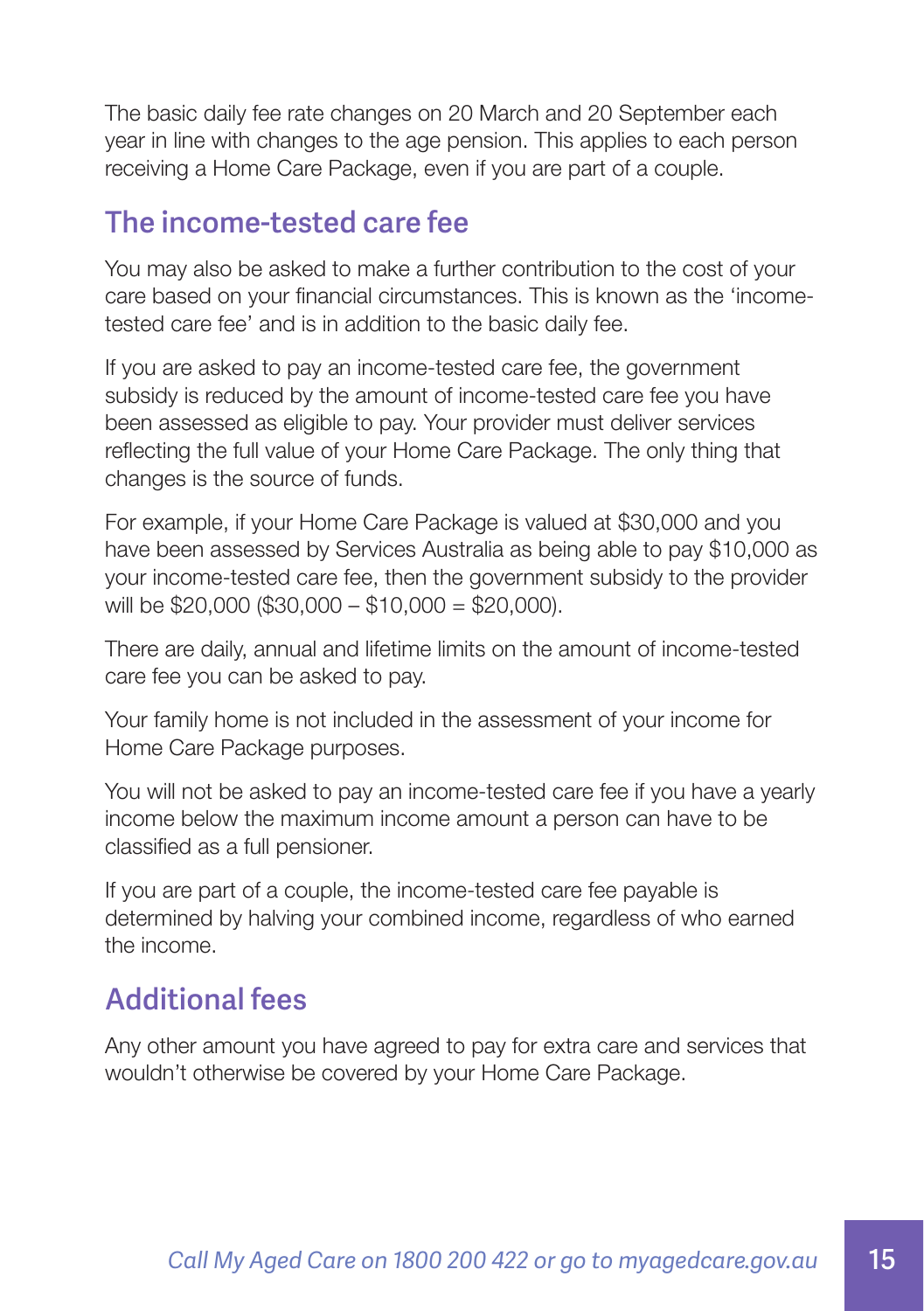### **How do I work out my fees?**

The fees you may be asked to pay towards your Home Care Package are advised by Services Australia.

If you're receiving an income tested payment e.g. age pension or Department of Veterans' Affairs payment, you don't need to do anything. You will receive a letter once you enter into a Home Care Agreement telling you about the fees you may be asked to pay.

If you are a self-funded retiree, or a part-pensioner and you do not receive a means tested income support payment, you will need to complete a formal income assessment form.

Income support payments which are not means tested include:

- Age Pension—Blind
- Disability Support Pension—Blind
- Carer Allowance
- Mobility Allowance
- DVA Disability Pension without the Income Support Supplement
- DVA War Widow's Pension without the Income Support Supplement.

If you need a pre commencement fee letter, please call Centrelink on 1800 227 475 or DVA on 1800 555 254.

Any fees to be paid by you will be discussed between you and your provider before starting services as part of developing your Home Care Agreement and package budget.

Once care and services start you will be able to review all subsidies and fees relating to your Home Care Package in your monthly statement.

#### **How do I complete an income assessment?**

You can complete an income assessment by going to the Services Australia website at servicesaustralia.gov.au/agedcare and:

- using the quided digital form; or
- printing the Home Care Package, Calculation of your cost of care (SA456) form.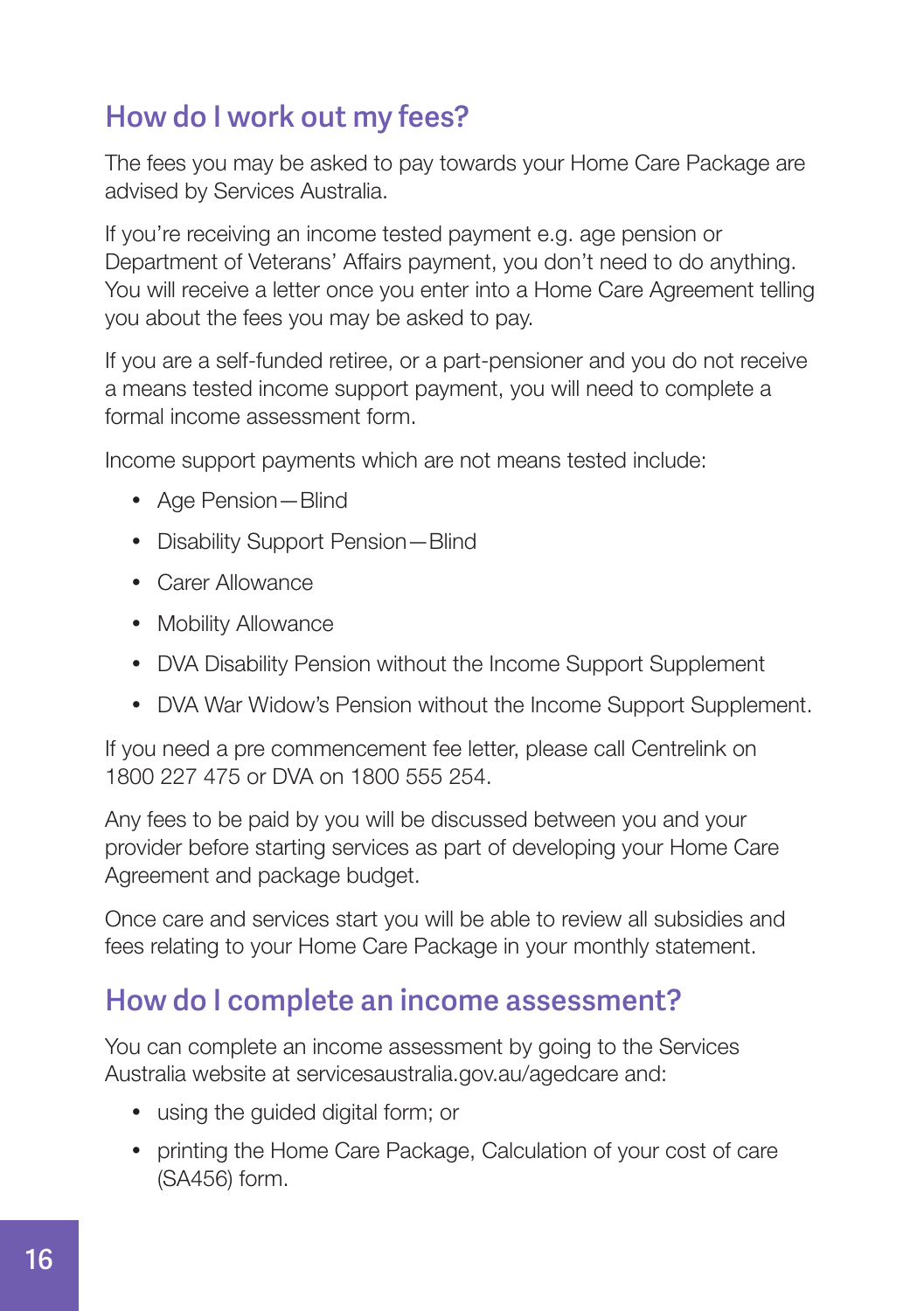#### **How will I be advised of the fees?**

After Services Australia works out your maximum income-tested care fee **you and your provider** will be sent a letter with the basic daily fee you may be asked to pay.

If you are seeking an income assessment before starting your package, only **you** will receive a letter notifying you about the maximum fees you can be asked to pay. The advice will be valid for 120 days – unless there is a significant change in your circumstances. If there is a change in your circumstances, you will need to notify Services Australia who will reissue your fee advice letter.

#### **What if I haven't received a response from Services Australia?**

It will take at least two weeks from the date you submit your income assessment form to receive a letter about your fees.

If you have not received a letter after two weeks you should contact Services Australia on 1800 227 475 and ask for an update on the status of your income assessment.

### **What if I can't afford the fees?**

If you think you'll have difficulty paying the required fees, you can talk to your provider. If needed, you can ask to be considered for financial hardship assistance. Each case is considered on an individual basis.

For financial hardship assistance to be considered, you must:

- have assets less than 1.5 times the annual age pension (plus pension supplements)
- not have gifted more than \$10,000 in the last year or \$30,000 in the last five years
- have had your income assessed in accordance with the Aged Care Act 1997.

To apply for financial hardship assistance, you or your representative need to complete an application form and submit the completed form to Services Australia. You can get a copy of the form from the Services Australia website at [servicesaustralia.gov.au/customer/forms/sa462](http://servicesaustralia.gov.au/customer/forms/sa462) or by calling 1800 227 475.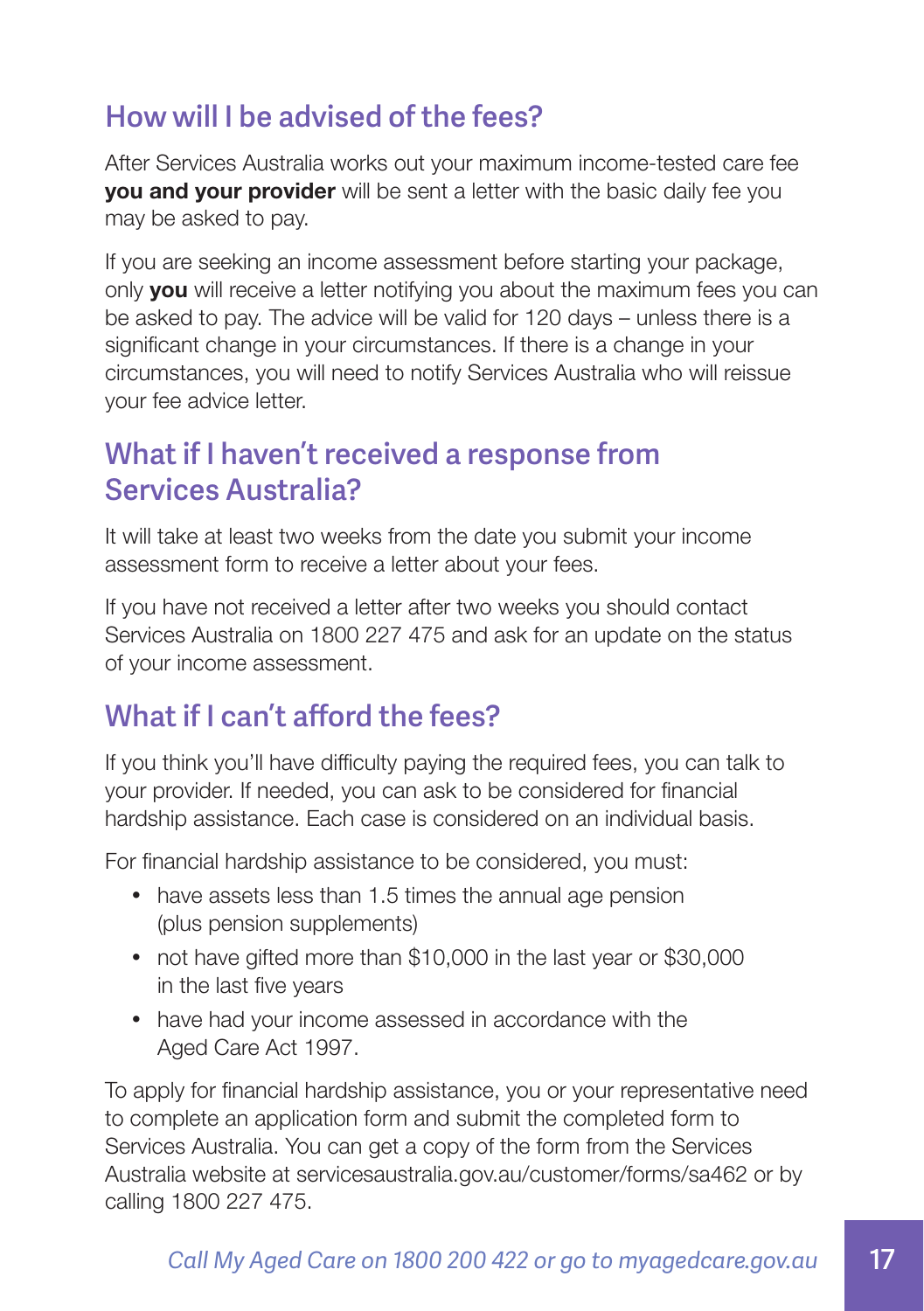#### **How often are the fees paid?**

Fees are payable for every day you hold a Home Care Package, and generally paid fortnightly or monthly. The government also pays subsidy and supplements to the provider for every day you hold a package.

#### **When do I start paying fees?**

You do not have to pay any fees (basic daily fee and income-tested care fee) before your Home Care Package starts. However, once you have entered into a Home Care Agreement with a provider, you can be asked to pay fees up to one month in advance.

#### **Where can I get financial information?**

You can get basic information about managing your finances from the Services Australia Financial Information Service. This free confidential service can help you make informed decisions about your finances for your current and future needs.

For more information about the Financial Information Service, call Services Australia on 132 300 and say "Financial Information Service" when prompted.

#### **What other costs can be charged by a provider?**

Your chosen provider is able to charge package management costs and care management costs to your Home Care Package funds. Each provider will have different costs associated with providing care and services so you should ask what those costs are and how much you will be charged.

This pricing information must be published on My Aged Care by each provider and is available on the 'Find a provider' tool on the My Aged Care website.

Your provider must include a copy of their pricing schedule in your Home Care Agreement. They must then charge your Home Care Package budget the prices listed. If your provider needs to charge a different amount for a particular service (either higher or lower), they will need to discuss and agree this amount with you beforehand. The different price and the reason must then also be included within your Home Care Agreement.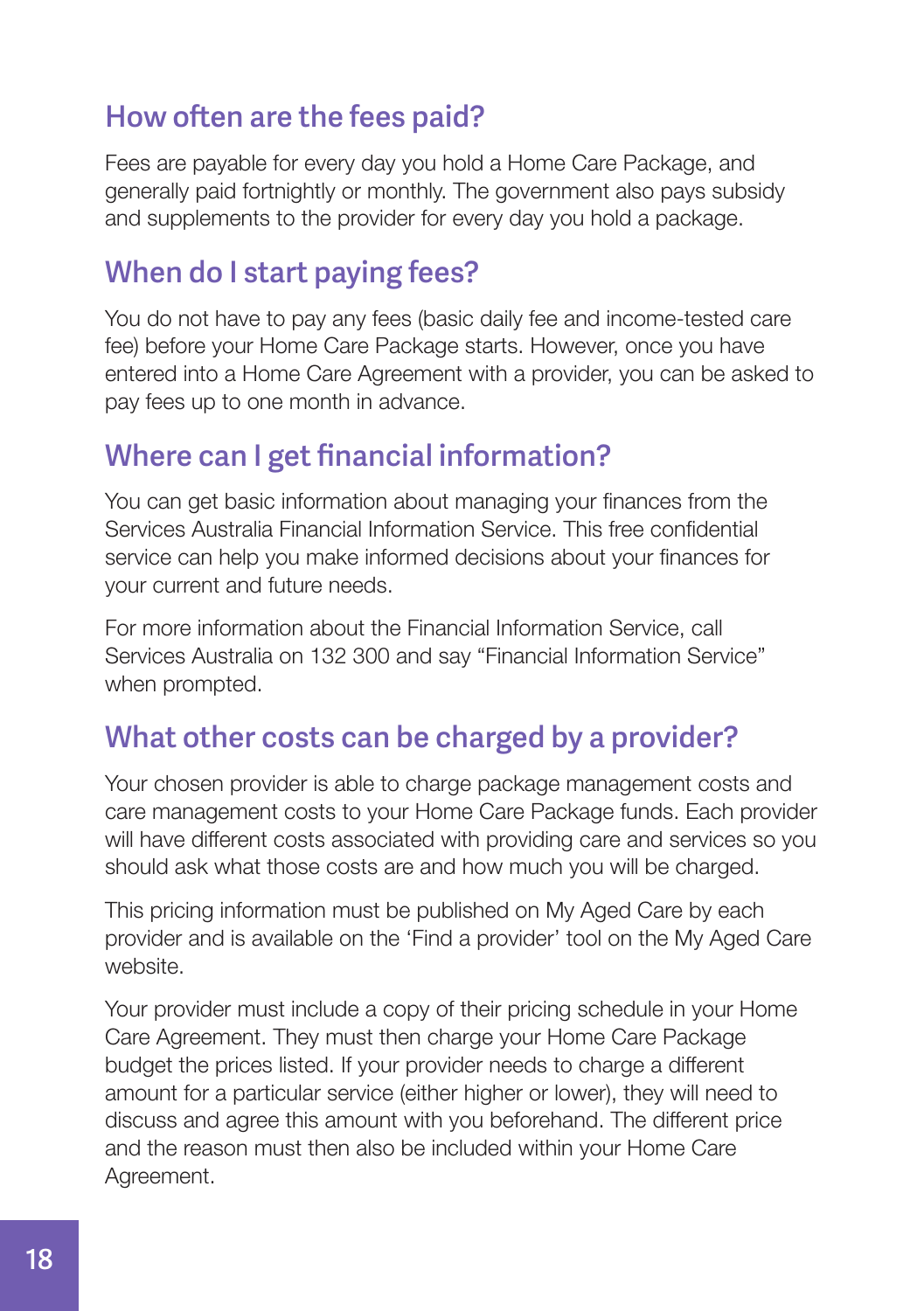All amounts to be charged to the Home Care Package funds must be included in your monthly statement that will form part of your Home Care Agreement and agreed to by you.

You should also ask the provider if they will deduct an exit amount (from any unspent package funds) if you decide to change providers at a later time, or leave home care.

Refer to page 27 for more information on exit amounts.

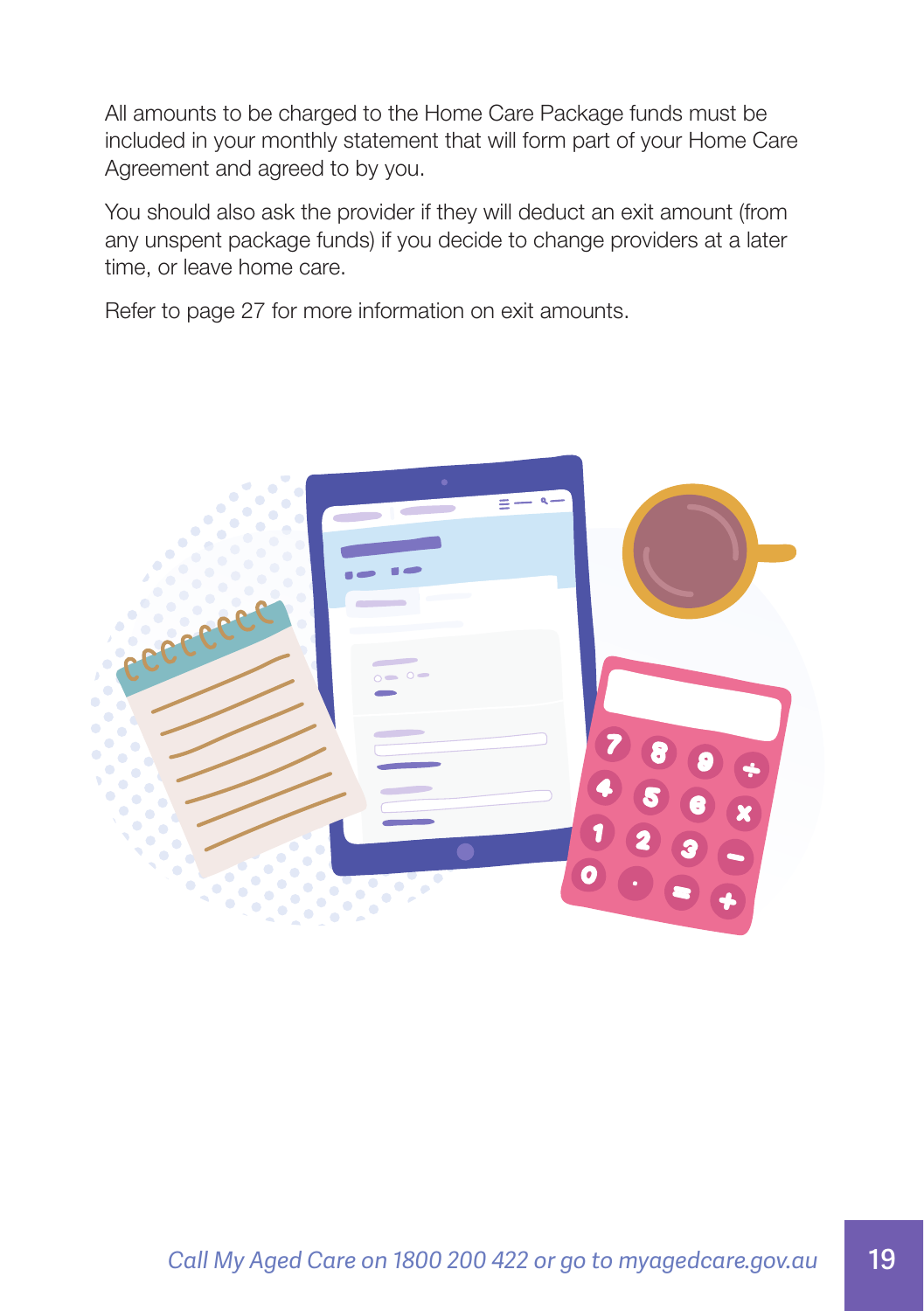### <span id="page-21-0"></span>**3 Be assigned a Home Care Package**

#### **How does the national priority system work?**

Once you are approved for a Home Care Package, you are placed into the national priority system to be assigned a Home Care Package.

Your place in the national priority system is based on:

- when you were approved for home care
- your priority for service as determined by the ACAT during your assessment.

There will be a wait between the time you are approved for care and the time you are assigned a Home Care Package. You and your representative will get a 'readiness letter' approximately three months before the national priority system expects to assign you a package. This letter tells you what steps you can take so you are prepared to take up your package when it is assigned.

When a Home Care Package becomes available, you will receive a letter from My Aged Care to let you know you have been assigned a package.

The letter will include:

- what level of Home Care Package has been assigned to you
- a unique referral code that you give to your chosen provider.

Once you have received this letter you can then start negotiating the details of your Home Care Agreement with your preferred provider. Once you have entered into an Agreement, you can start receiving services.

#### **What if I don't want a Home Care Package now?**

Contact My Aged Care on 1800 200 422 as soon as possible if you don't want your home care package now, so that another person in need can use it.

Your place in the national priority system will not be affected, because it is based on when you were approved for home care and the priority that was assigned to you. There will be no disadvantage to you if you choose not to take up a home care package now.

You can contact My Aged Care at any time in the future and ask for a home care package.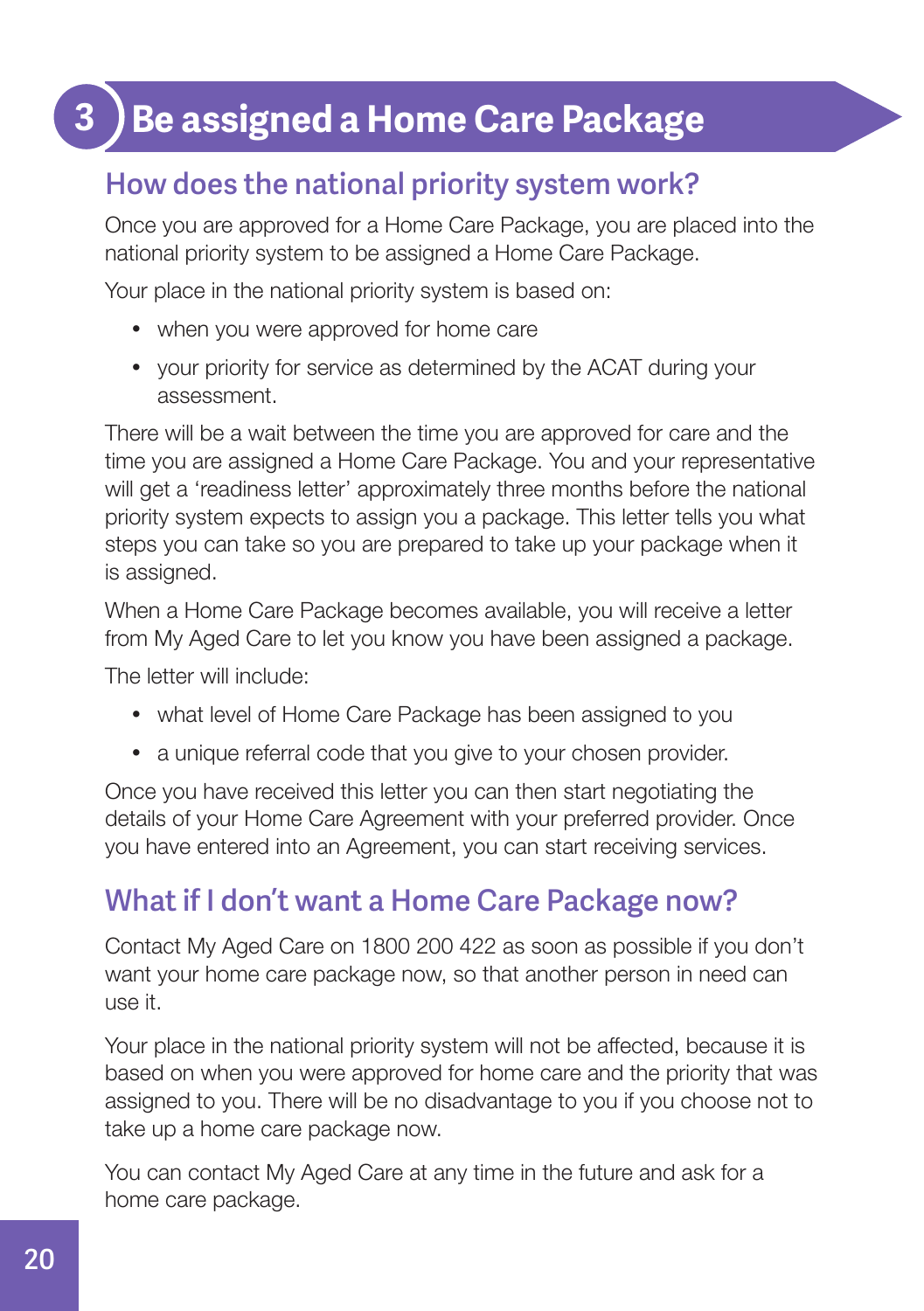

#### **What happens if I am assigned a lower level package?**

You can tell My Aged Care or your assessor the minimum level Home Care Package you are willing to accept. You may be offered a lower level package to enable you to receive care and services as soon as possible.

If you are assigned a Home Care Package below your approved level you receive services while you wait for a package at your approved level to become available. For example, if you have been approved to receive a level 4 Home Care Package you may receive a letter assigning you a level 2 Home Care Package so that you can get care and services while you wait for a level 4 package to become available.

You will remain in the national priority system while you wait for a package at your approved level, while receiving services through a lower level package. When a higher level package becomes available you will be automatically upgraded to the higher level package by My Aged Care. You do not need to do anything to be upgraded to the higher level package. You and your provider will be notified once you have been upgraded. You should then talk to your provider about what additional care and services can be arranged.

#### **What happens if I don't accept a lower level package?**

If you are assigned a lower level package but choose not to accept it, you will not be disadvantaged. You will remain in the national priority system while you wait for a package at a higher level and will be notified when one becomes available.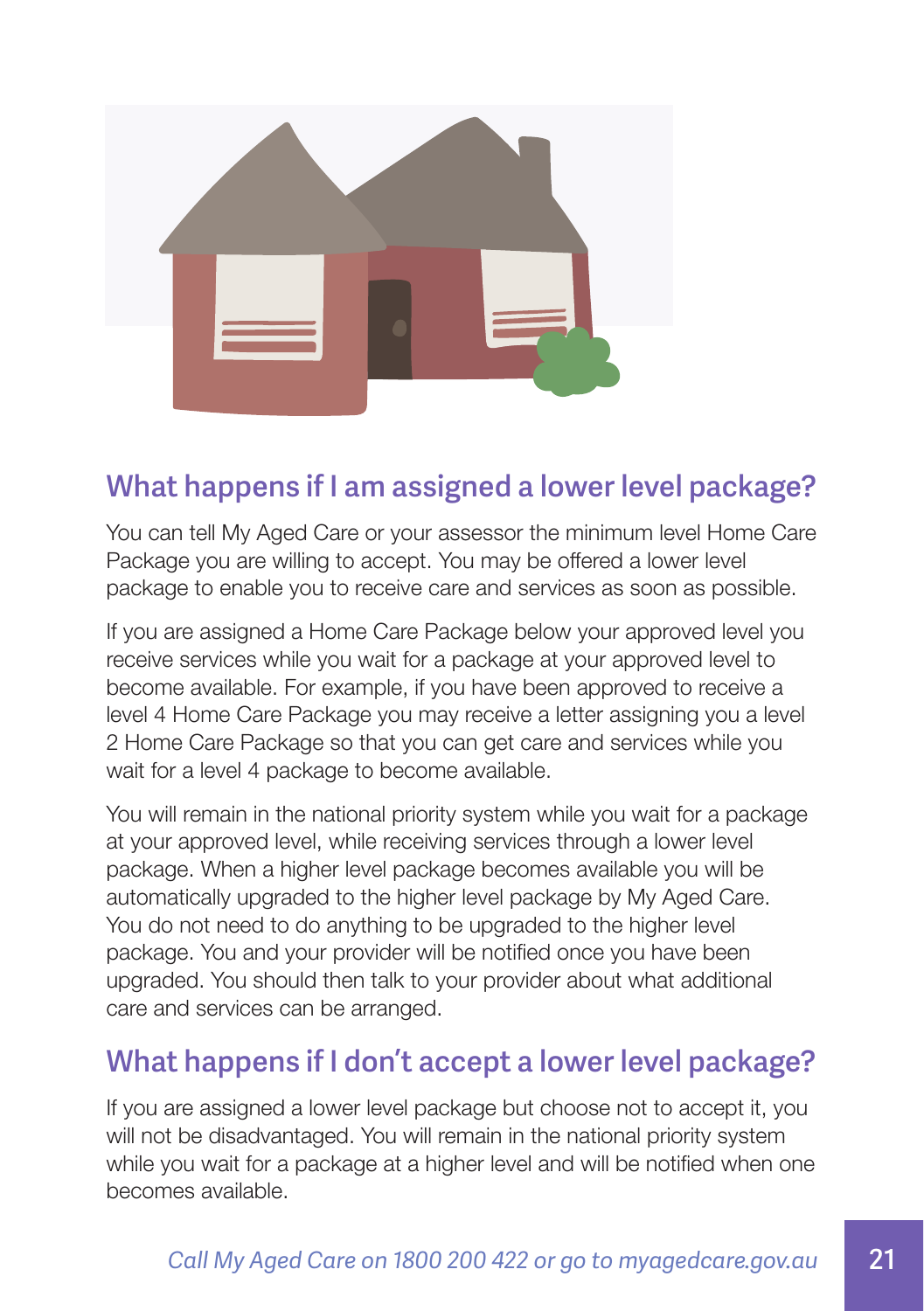

#### **What do I do with my referral code?**

You should take a copy of your package assignment letter with your referral code, and the results from your income assessment, to any meetings with your preferred provider(s).

You have **56 days** from the date your Home Care Package has been assigned to find a provider and enter into a Home Care Agreement.

If you are having difficulty finding an approved home care provider in the **56 days**, or need some extra time to make a decision, you can call My Aged Care on 1800 200 422 and they can extend the time by a further 28 days.

If you do not enter into a Home Care Agreement in the time agreed with My Aged Care, you will get a letter to let you know that your Home Care Package has been withdrawn.

If your package is withdrawn, you will need to call My Aged Care if you want to be placed back in the national priority system for a Home Care Package to be assigned to you. Your place in the national priority system will be determined by the date of your original home care approval.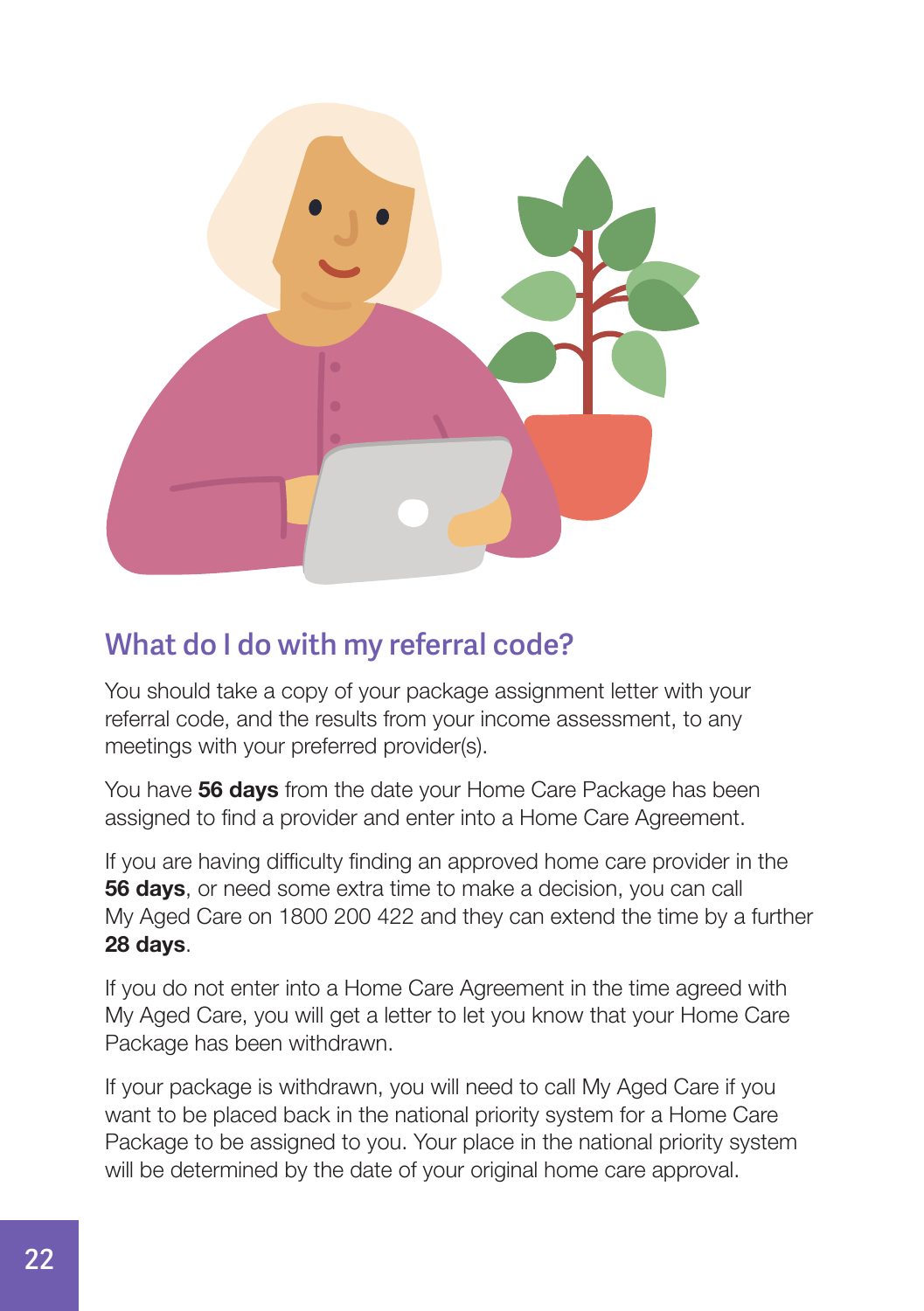### <span id="page-24-0"></span>**4 Enter into a Home Care Agreement**

Once you have chosen a home care provider that best meets your needs, they will work with you to develop your care plan and package budget.

This will form the basis of your Home Care Agreement, which sets out:

- how your services will be provided
- who will provide them
- how much they will cost.

There should be enough time for you to look at the Home Care Agreement, and to seek independent legal advice, if you wish, before you enter into the Home Care Agreement.

You must enter into a Home Care Agreement before your Home Care Package services start.

If you are unable to enter into a Home Care Agreement because of any physical or medical problems, another person representing you can enter into the Home Care Agreement on your behalf. The provider will need to record why you did not sign the Home Care Agreement, and what actions they took to enter into the Home Care Agreement instead.

It is important to remember that you and the provider are entering into a Home Care Agreement as equal partners.

Any changes to your Home Care Agreement must be agreed to by both you and your provider.

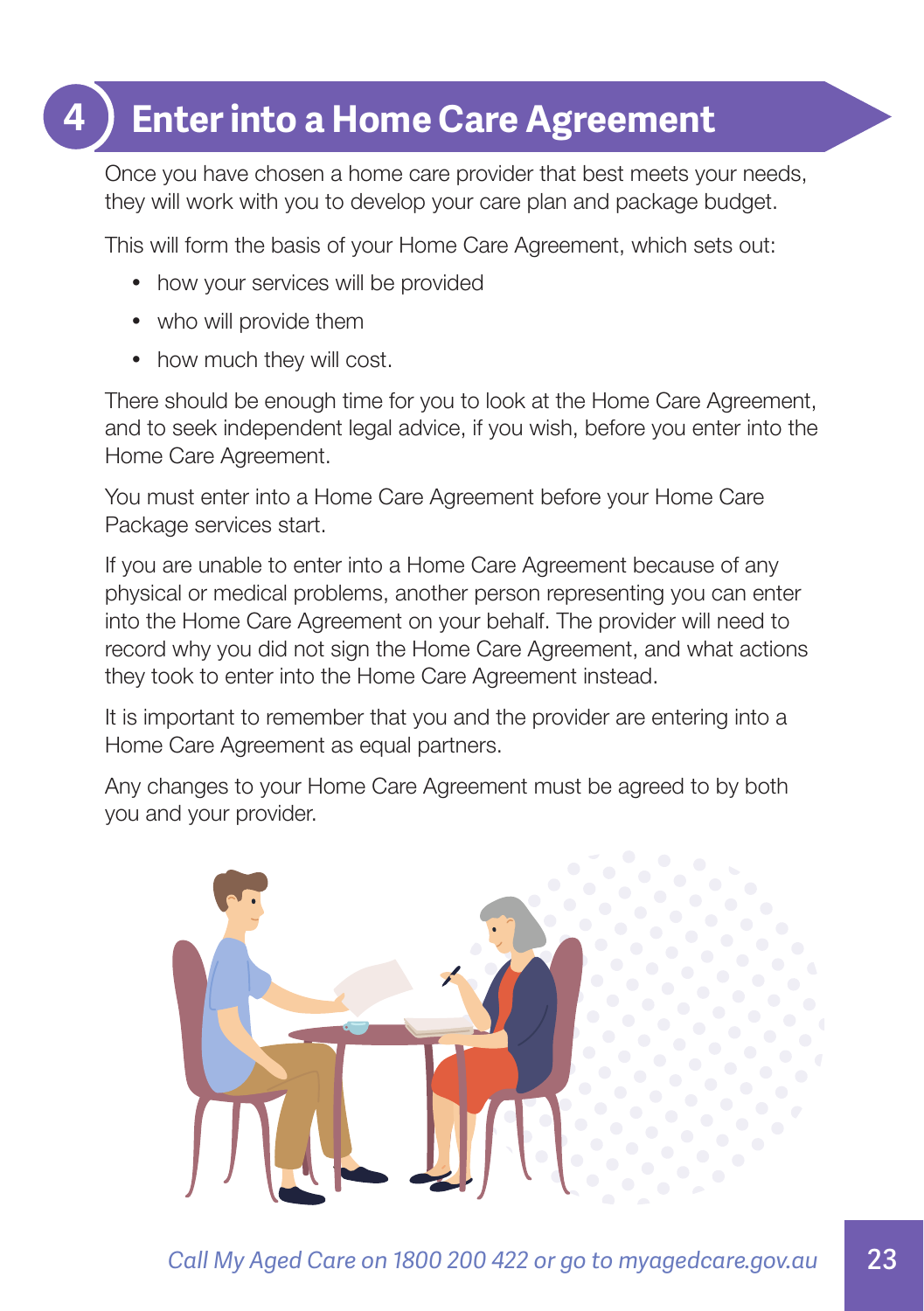### **Your rights**

The Charter of Aged Care Rights sets out your rights as a person receiving Home Care Package services. Your provider must comply with the Charter and respect your rights.

Your provider must help you to understand your rights under the Charter and give you a signed copy of the Charter before or when you start receiving aged care services. Your provider must also give you, or your representative, the opportunity to co-sign the Charter. By signing the Charter, you acknowledge you have received it, been assisted to understand it and understand your rights. You don't have to sign the Charter. You can begin or continue to receive care and services even if you do not sign it.

More information about the Charter is available on the My Aged Care website at [myagedcare.gov.au](http://myagedcare.gov.au).

You also have rights under the Australian Consumer Law. Further information about these rights is available at [accc.gov.au/agedcare](http://accc.gov.au/agedcare).

#### **How your care is delivered**

To make sure you're receiving the best care possible, all Australian Government funded aged care providers need to meet quality standards.

Your home care provider must provide care that complies with the Aged Care Quality Standards. The Quality Standards clearly define what good care should look like, and make it easier to check that people receive good care. The Quality Standards reflect the level of care and services you can expect from your provider.

Read more about the Aged Care Quality Standards on the My Aged Care website at myagedcare.gov.au.

#### **Developing your care plan**

Your home care provider will already have some information about your care needs recorded at your ACAT assessment.

Your care plan and package budget are important parts of your Home Care Agreement.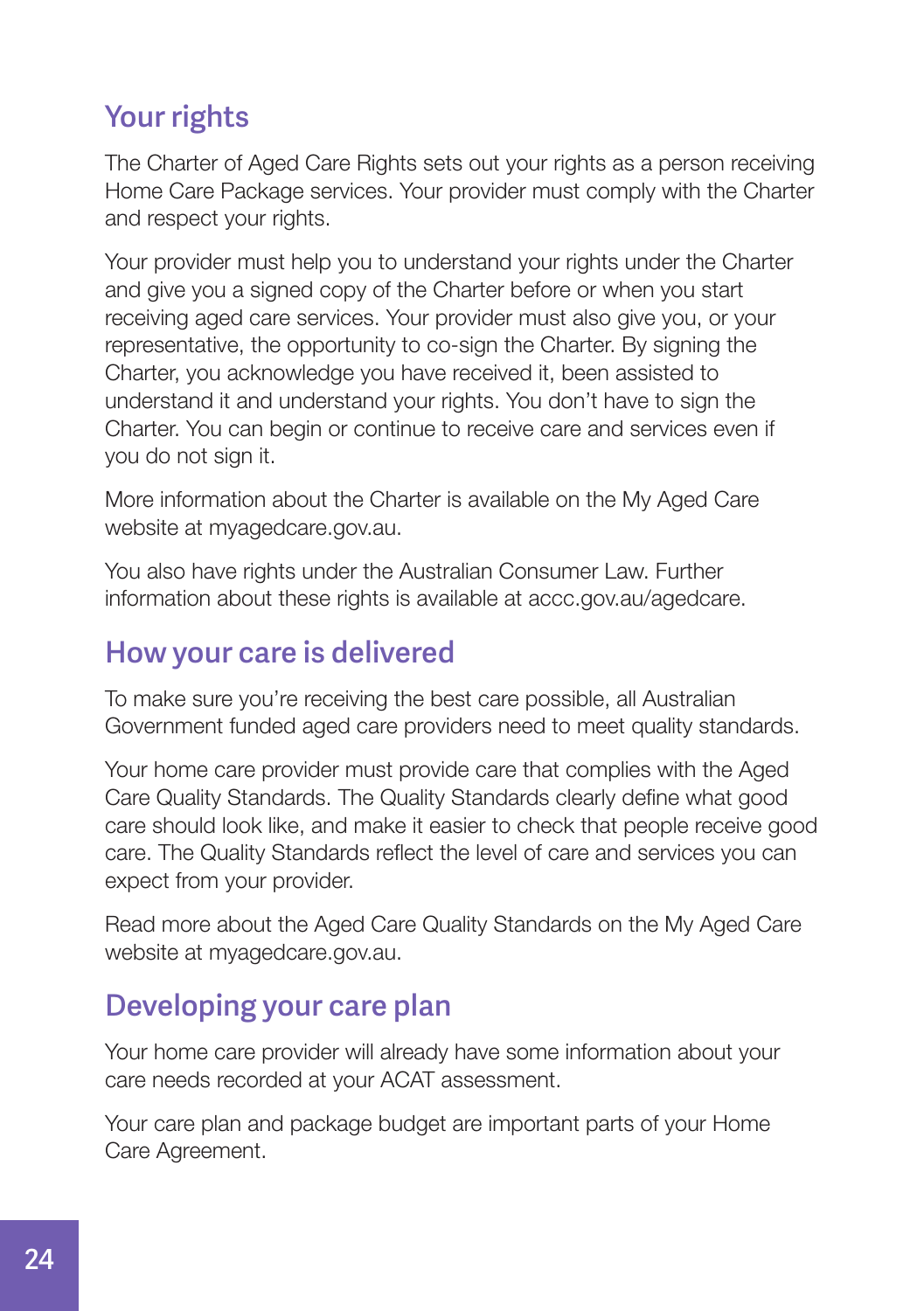Your provider must consider your personal preferences and work with you to develop your care plan. This includes considering the needs of your carer if you have one.

#### **Your goals**

When talking about your needs with your provider, think about what your goals are and what is most important to you. Identifying goals will help you choose care and services that best support your needs. A goal might be maintaining a healthy lifestyle, or achieving independence in mobility.

You might consider:

- What sorts of things might improve my day-to-day life?
- What do I enjoy doing most?
- What support do I need to stay safe?
- Where and when do I want support?
- How does this fit in with the help my carer provides me?

#### **Your care needs**

Your provider should consider any support you already have in place, such as carers, family members, friends, local community and other services, to work out the best way to use your Home Care Package funds.

#### **Your services**

Your care plan includes the exact care and services that will be provided to meet your goals and needs. It might also cover who will provide the services, when they will be delivered and how often.

#### **Your care management**

Your care plan should outline your provider's approach to care management. Some providers offer the option for you to be involved in the management of your Home Care Package. Your provider will discuss these options with you and the care plan will outline the level of involvement you've chosen to have.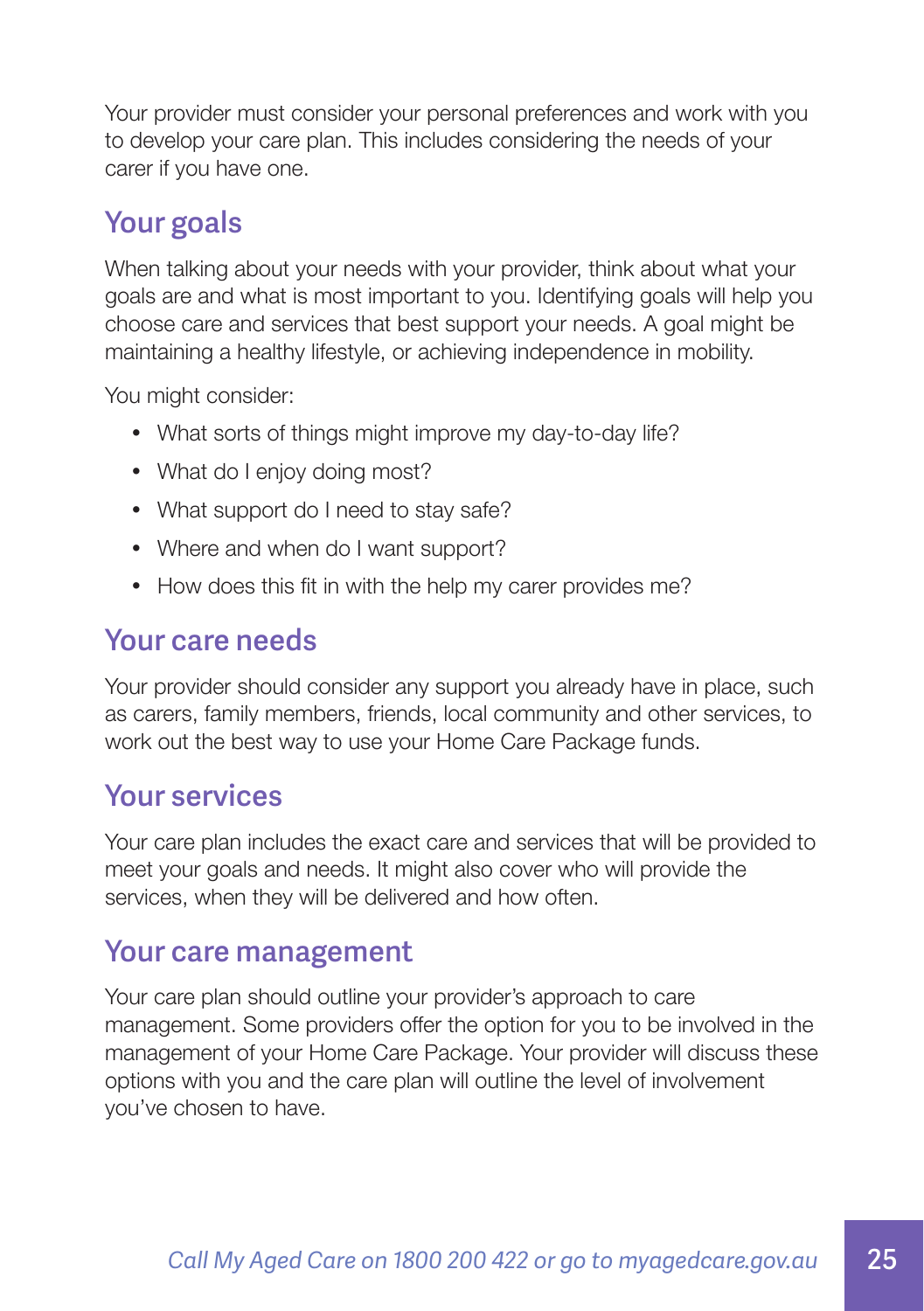### **Your care plan**

Once developed with you, a final copy of your care plan must be given to you before, or within, 14 days of your care and services starting. Your provider cannot change your care plan without your permission, but you can approach them about changing it at any time.

Remember your care needs can change over time and your care plan can be amended to meet those changing needs. Your health and independence may improve and you may like to focus on a new goal or you may experience a setback and need different services.

You must review your care plan:

- at least once every 12 months to make sure the care and services you receive through your home care package still meet your needs. You can ask for a review of your care plan at any time if your care needs change.
- if you have been receiving services through a lower level package than your approved level, and you get upgraded to a higher package level. This lets you receive the extra services you need to meet your needs.

#### **Your Home Care Package budget**

The care and services you receive must be paid for using your Home Care Package budget. Your provider will discuss the budget available to you and how it can be used.

Your package budget lets you see what funds are available in your package, and how those funds are being spent.

Your package budget is made up of:

- the government subsidy (and eligible supplements see page 28)
- the fees you pay (and any additional amounts you've agreed to pay for extra care or services).

It is important to remember the care and services you receive as part of your Home Care Package must fit within your package budget, unless you make additional contributions.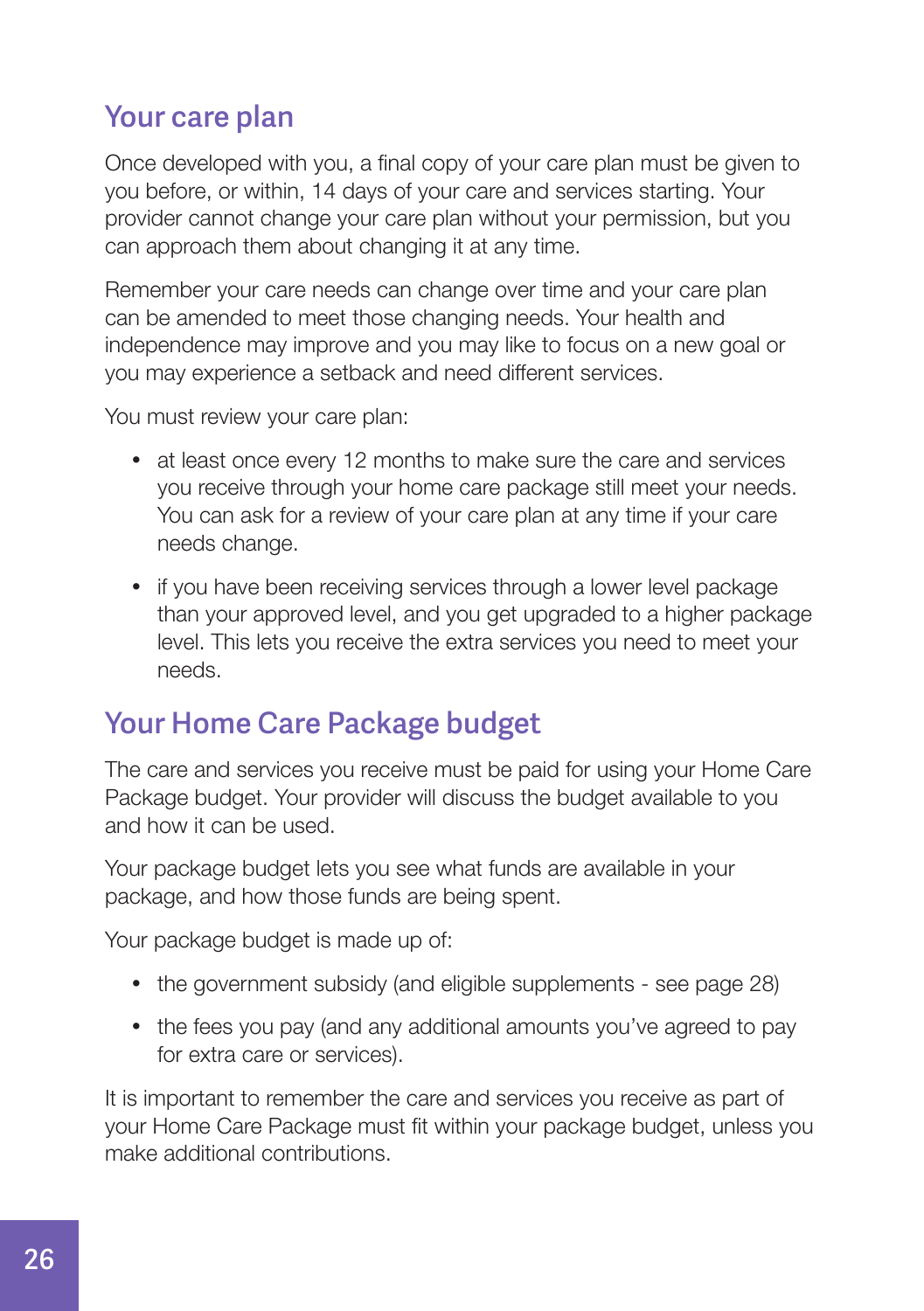#### **Exit amount**

Home care providers can deduct an exit amount from any unspent package funds if you decide to move to another home care provider or you choose to end the agreement.

The maximum exit amount a provider can include in a Home Care Agreement is displayed on the My Aged Care website in their Home Care Pricing Schedule. If your provider wishes to charge an exit amount, it must be included in your Home Care Agreement and agreed by you.

Your Home Care Agreement will also include information on conditions that may apply, such as minimum contract periods or notice periods.

Make sure you understand any fees, exit amount and conditions before you enter into your Home Care Agreement.

### **Monthly statement**

You will receive monthly statements from your provider that shows charges for services and equipment, care management and other provider charges and your unspent balance of available funds. If you are not receiving a monthly statement, talk to your provider.

Any unspent funds must carry over from month to month, and from year to year, for as long as you continue to receive a Home Care Package from that provider. If you choose to cease your Home Care Package or change providers, unspent funds you have contributed must be returned to you and the Government contributions returned to the Government or transferred to your new provider.

#### **Can the government subsidy be paid to me?**

The government subsidy funds must be paid to an approved home care provider and not directly to you. Your provider will manage them on your behalf.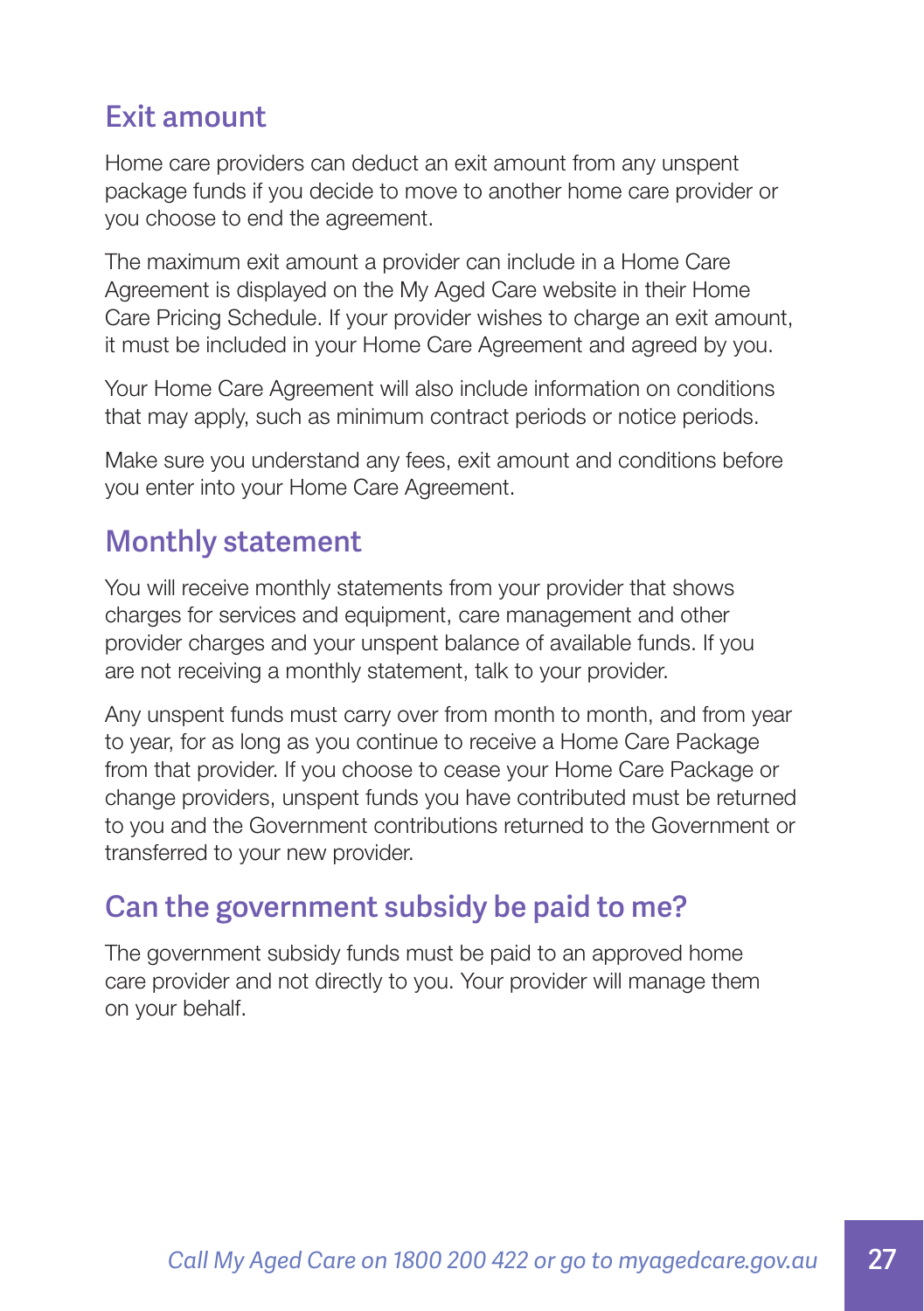#### **What supplements are available if I have extra needs?**

You may be able to receive a supplement to help meet your additional care needs if you meet the eligibility criteria for a particular supplement, which in some cases involves an assessment. In most cases, your provider is responsible for lodging the application and following up to check if your supplement payment has started. All supplements you receive will be included in your package budget.

If you have any questions about your eligibility for a supplement or whether your application has been approved, ask your provider.

Some additional supplements are:

- Dementia and Cognition Supplement to assist with the extra costs associated with caring for people with cognitive impairment related to dementia and other conditions. This is subject to meeting eligibility requirements including assessment by a GP or other suitably qualified person using the prescribed assessment tools
- Veterans' Supplement funding for veterans with a mental health condition accepted by the Department of Veterans' Affairs (DVA) as related to their service
- Oxygen Supplement for people with an ongoing medical need for the continual administration of oxygen. This does not apply for short– term illnesses such as bronchitis, or for intermittent use of oxygen
- Enteral Feeding Supplement for people who need to be fed by a tube on an ongoing basis
- Viability Supplement intended to help meet the higher costs of delivering care and services for people living in rural or remote areas
- Hardship Supplement available to home care recipients in genuine financial hardship who do not have the ability to pay their aged care costs due to circumstances beyond their control (see page 17 for more information).

**Note:** If a veteran is eligible for both the Veterans' Supplement and the Dementia and Cognition Supplement in home care, the approved provider will only receive the Veterans' Supplement.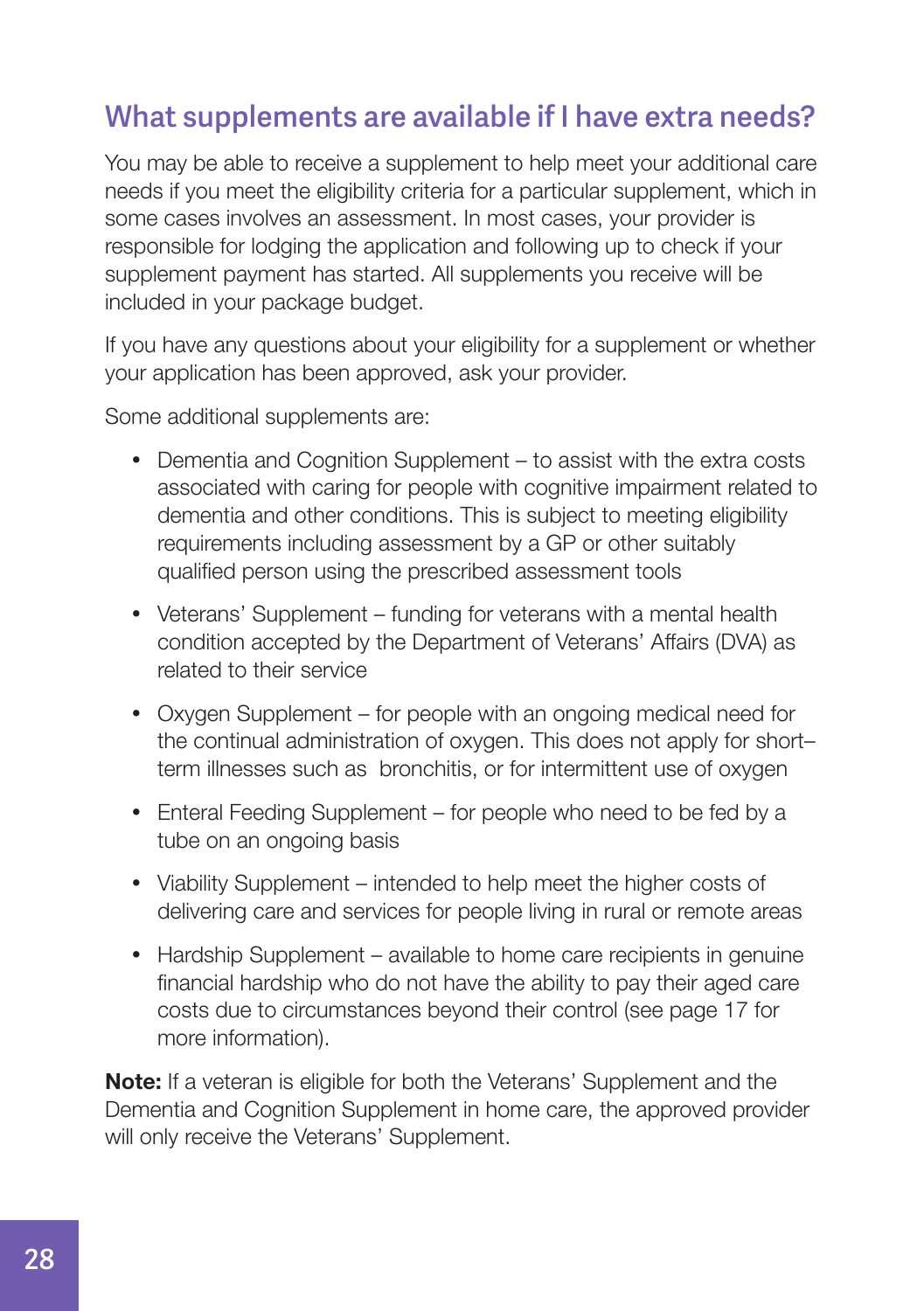#### **Can someone help me negotiate with my home care provider?**

You can have another person, such as a family member, friend or carer with you while your care plan is being designed.

The government funds advocacy services under the National Aged Care Advocacy Program. Advocacy services provide information to consumers, their families and carers about their rights and responsibilities when accessing aged care services.

Advocacy services are free, confidential and independent. The Older Persons Advocacy Network (OPAN) can be called on 1800 700 600.

An advocate can help you by:

- assisting you to understand and exercise your rights
- participating in the discussion about your Home Care Agreement, care plan and package budget
- talking about any complaints you may have.

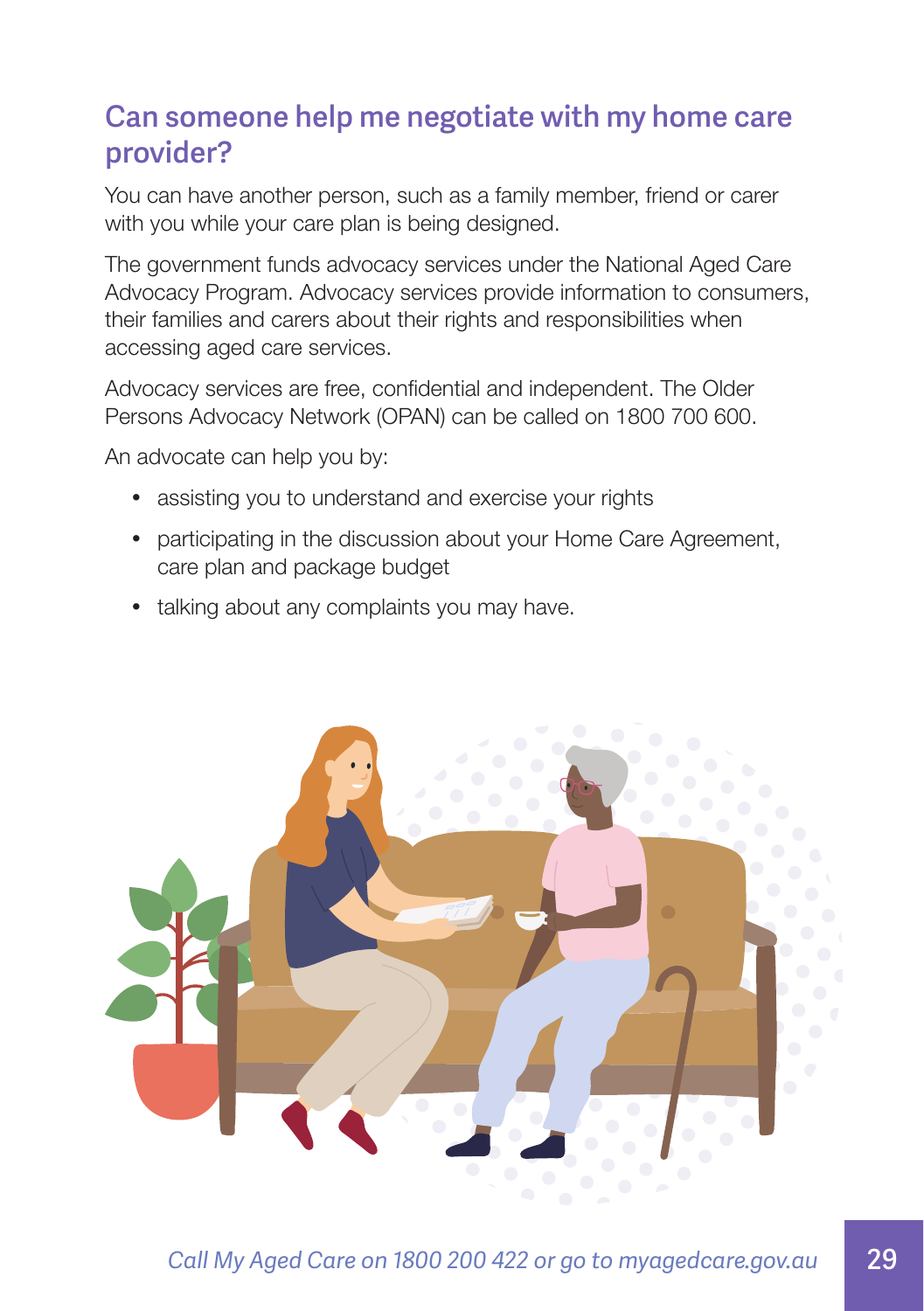# <span id="page-31-0"></span>**5 Manage your services**

When you have a Home Care Agreement, a care plan and a package budget, your agreed care and services can start.

Your Home Care Package starts on the day you enter into a Home Care Agreement, not from the day you start receiving care and services.

#### **What if my care needs change?**

Your care needs may change over time. If this happens, you can arrange your services to better suit you. If you notice that your care needs change, talk to your provider in the first instance and ask for a review of your care plan. If your provider can't help, call My Aged Care for a reassessment, you may need to be reassessed for a higher level Home Care Package or other support services.

#### **What if I am receiving a lower level package than the one I was approved for?**

If you receive a lower level package while waiting for your approved level, My Aged Care you will be automatically upgrade you to the higher level package when one becomes available. My Aged Care will notify you and your provider when your package has been upgraded. As soon as you are notified, you should review your care plan and package budget with your provider.

### **Can my provider end our Home Care Agreement?**

Once you enter into your Home Care Agreement your provider must continue to deliver the agreed care and services for as long as you need those services. This is called 'security of tenure' and it will be detailed in your Home Care Agreement.

The home care provider is only able to end services if:

- y you tell the home care provider that you no longer wish to receive care
- your condition changes so you cannot be cared for in your home with the resources available to the home care provider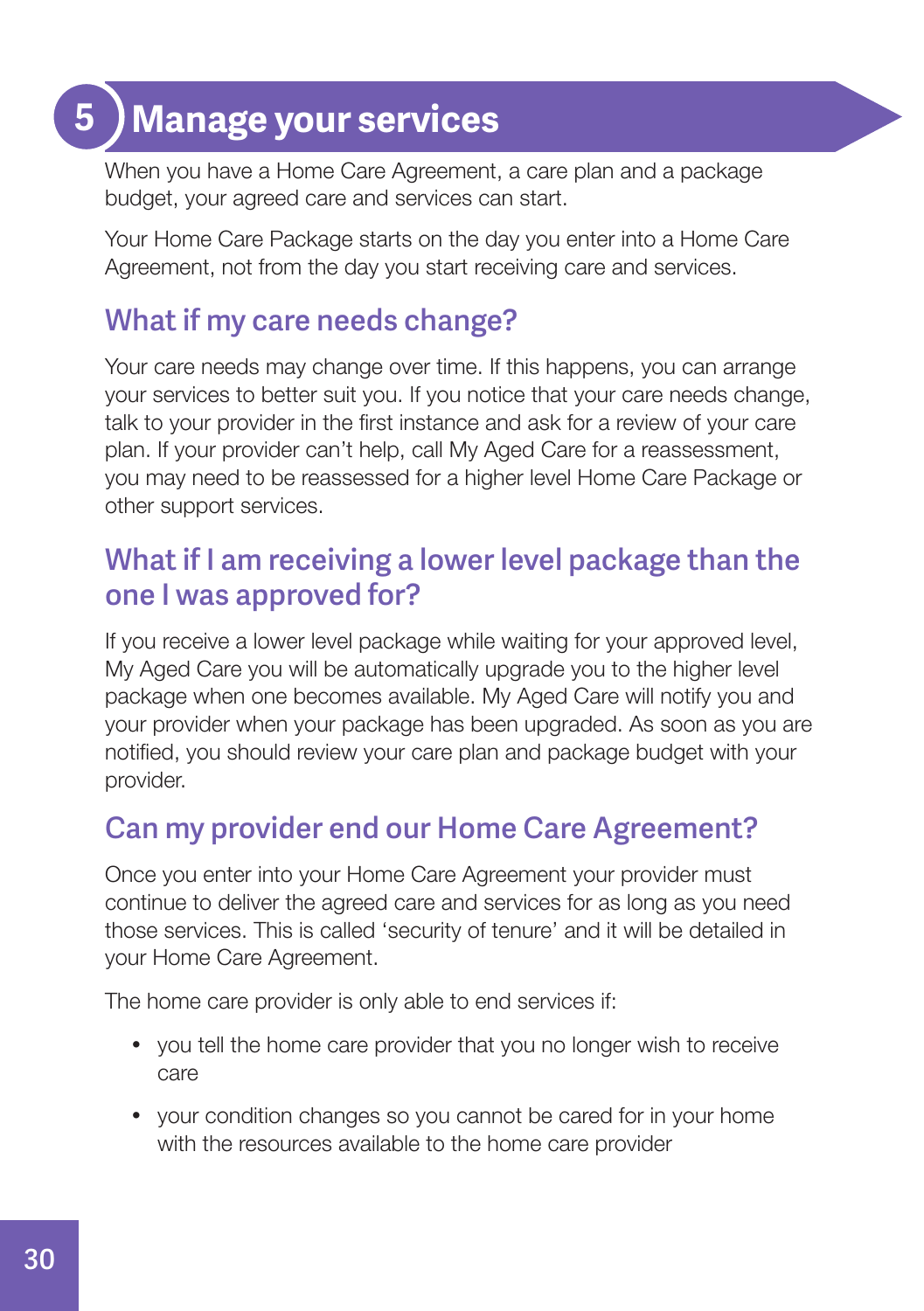- y you move to a location where home care is not available through the home care provider
- you have not paid your home care fees for a reason within your control and you have not negotiated an alternative payment arrangement with your provider
- you have intentionally caused serious injury to a staff member or infringed their right to work in a safe environment.

When a provider wants to end a Home Care Agreement, you must be given reasonable written notice and assistance to make other suitable arrangements. If you need to transfer to another type of care, the current provider should work with you and the new provider to ensure a smooth transition.

#### **What happens if I go into hospital, residential respite care, transition care or take leave for social reasons?**

Your Home Care Agreement will set out what happens if you need to take leave from the care and services you receive under your Home Care Package.

In the first instance, you (or your representative) should call your home care provider to discuss any planned leave you need.

If you are admitted to hospital, call (or get someone else to call) your provider as soon as possible to let them know so that your Home Care Package is not charged for services you do not receive.

You should also discuss with your provider what happens to your fees and government subsidy while on leave.

You may need to pay your basic daily fee while in hospital or on leave for social reasons, but not if you are in transition care or residential respite care.

If you pay an income-tested care fee, you will need to continue to pay this, although you may be asked to pay a lower amount. Please discuss this further with your provider.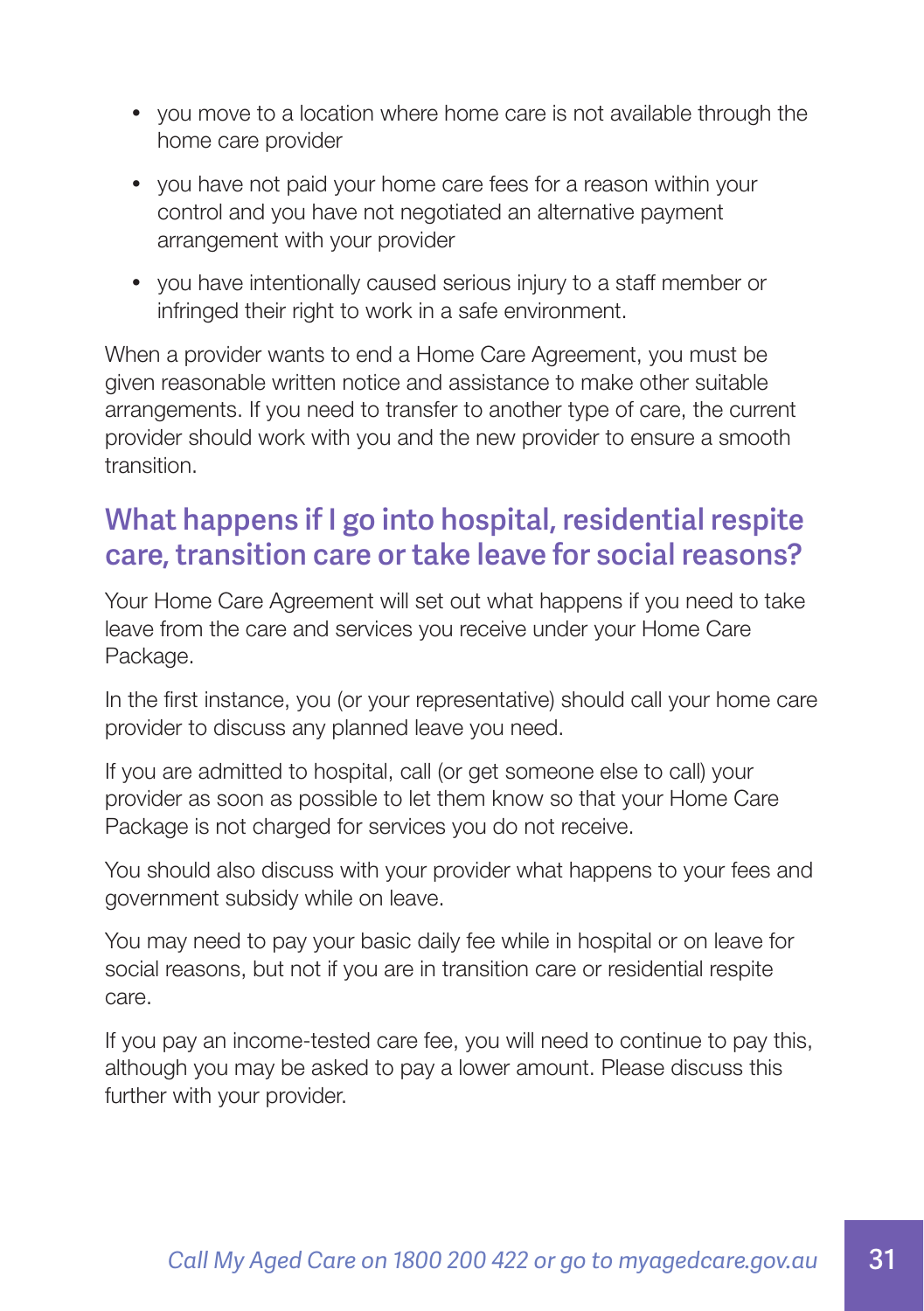### **Can I change providers?**

You can change providers at any time, whether you are moving to a different location or are looking for a better fit. Your current provider must support you to move to another provider. Check your Home Care Agreement so you know about any conditions such as notice periods and any exit amount that may apply.

For your own peace of mind and to limit any interruption to your services, you should find a new provider before agreeing on an end date with your current provider.

There is a checklist at the end of this booklet to help you through the process of changing providers.

#### **Unspent funds**

The unspent home care amount is the total amount of home care subsidy, supplements and home care fees paid to an approved provider for a client (for a period of care), that have not been spent or committed on that client's care.

You should work with your provider to ensure you benefit from the full use of your Home Care Package and package budget. Talk to your provider about the funds available and how you are going to spend those funds to support your needs. You should develop a care plan and package budget with your provider that fully meets your ACAT assessed care needs. Your assessed care needs will be included in your Home Care Agreement.

If you are receiving enough care through a lower level package you can opt out of the national priority system for a package at your approved level. You will not be disadvantaged if you opt out, as you can rejoin the system at any time, based on your original approval date and priority. You will continue receiving services through your lower level package. If your care needs increase in the future, you can rejoin the national priority system and based on your original approval date, be in the system for your approved level package. You can change your status to 'not seeking services' in your My Aged Care Online Account or call the My Aged Care contact centre to do this for you.

You should review your care plan and package budget with your provider as soon as you are upgraded, so you are making the best use of your package.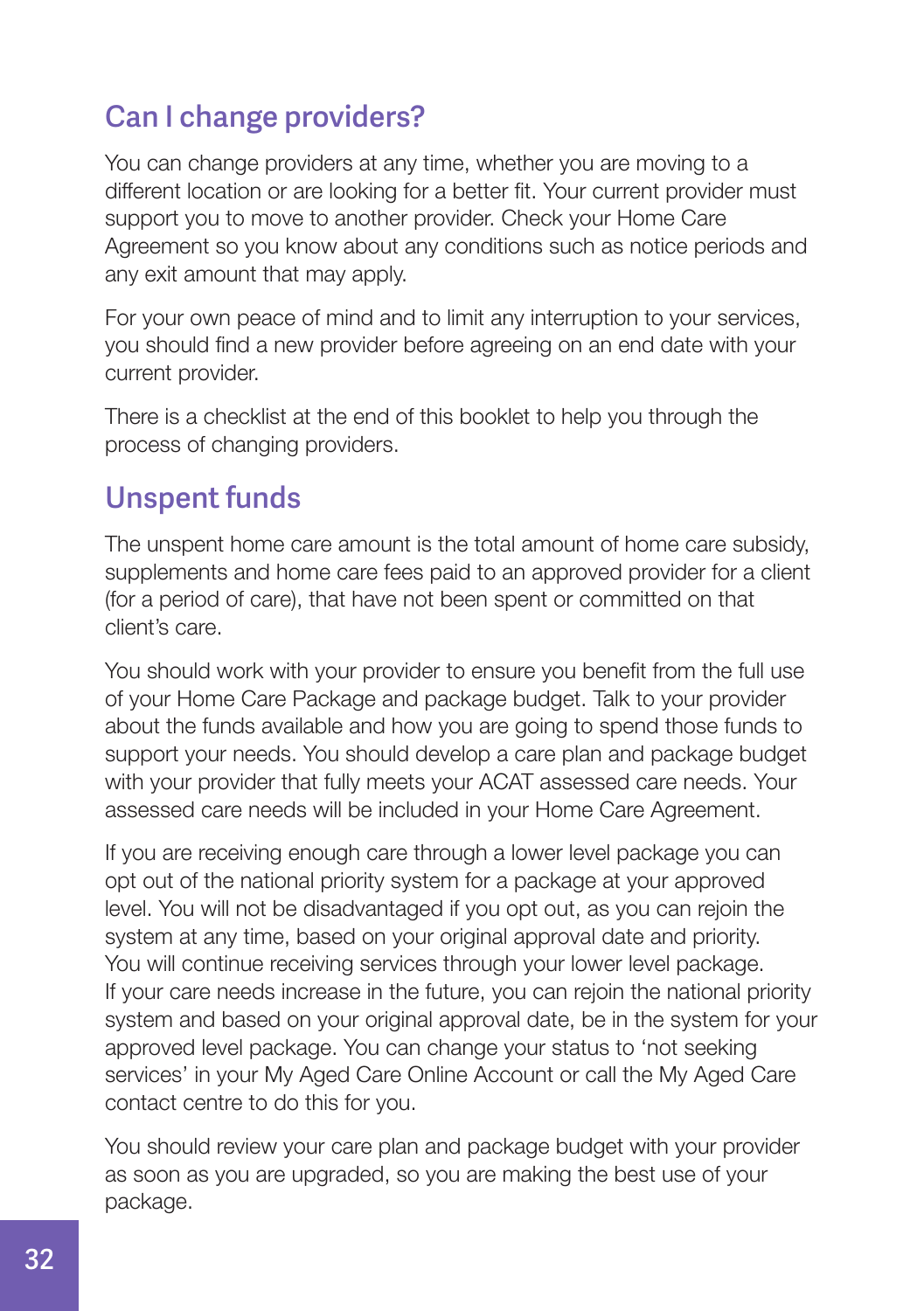If there are any unspent funds in your package (after all expenses and fees have been paid) and you move to a new provider the funds will follow you to your new provider.

The unspent home care amount will be calculated from the date you started receiving home care services from your provider, until the agreed end date of your home care services.

Note: If you started receiving home care before 1 July 2015, this will be the start date used to calculate your unspent home care amount.

Your current provider has 56 days from the end date you have agreed with them to issue you with a notice that will include:

- your agreed end date of home care services you have both agreed to
- the exit amount that will be deducted (if applicable)
- unspent funds balance.

Providers must transfer unspent funds if a client changes provider, or return unspent funds to the government if the client leaves home care.

Note: if you have paid any home care fees in advance, these are not included in the calculation of your unspent home care amount and must be separately refunded to you by your provider.

You need to notify your old provider within 56 days after your agreed end date with them of the details of your new provider so that they can transfer any unspent funds to them.

If you have given this information to your old provider then they must complete this transfer within 70 days of your agreed end date.

If you:

- move into permanent residential care
- pass away
- end your Home Care Package

then your provider will work out the unspent amount and return the fee contributions you made to you or your estate.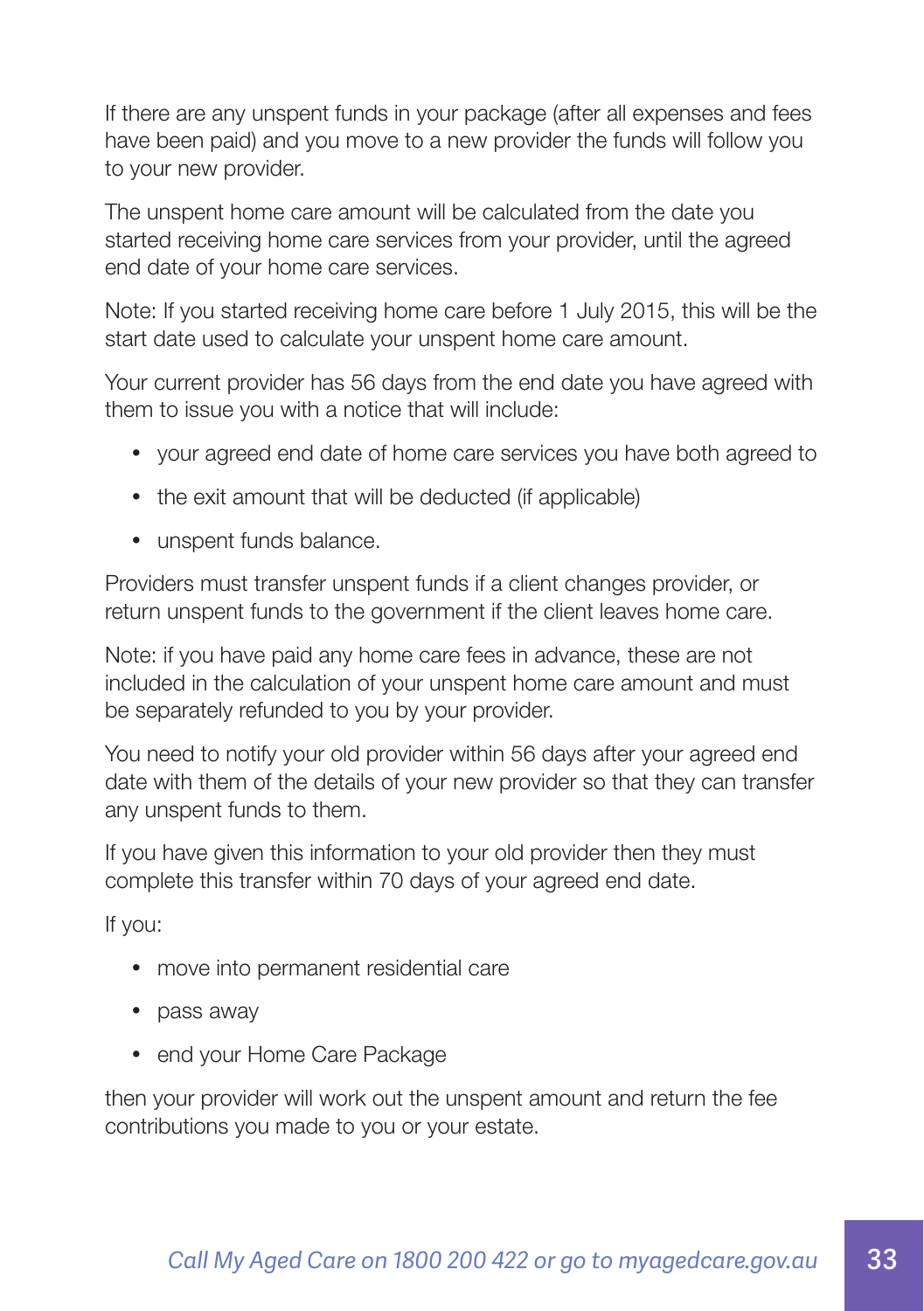Any contributions made by the government to your package budget that remain unspent, such as home care subsidies and supplements, will be returned to the government.

#### **Raising your concerns**

If you are unhappy with any aspect of the care or service you receive, there are two ways you can make a complaint:

- speak to your service provider about your concerns
- contact the Aged Care Quality and Safety Commission.

It is often best you talk to your **service provider** about your complaint first to see if they can help. They are there to support you and should listen to your concerns and take necessary action.

Sometimes, complaints can't be resolved by the service provider. Or you might not feel comfortable raising your concern with them. In such cases, you have the right to contact the Aged Care Quality and Safety **Commission.** This is a free service and you can contact them by:

**Phone – 1800 951 822** 

**Online** – agedcarequality.gov.au

In writing – address your written complaint to:

Aged Care Quality and Safety Commission GPO Box 9819 (Your capital city and state/territory)

You also have the right to an **advocate** to help you make a complaint.

They offer free, confidential and independent support and information for people (and their representatives) receiving, or seeking to receive, Australian Government funded aged care services.

Call the Older Persons Advocacy Network (OPAN) on 1800 700 600 to find out more about advocacy services.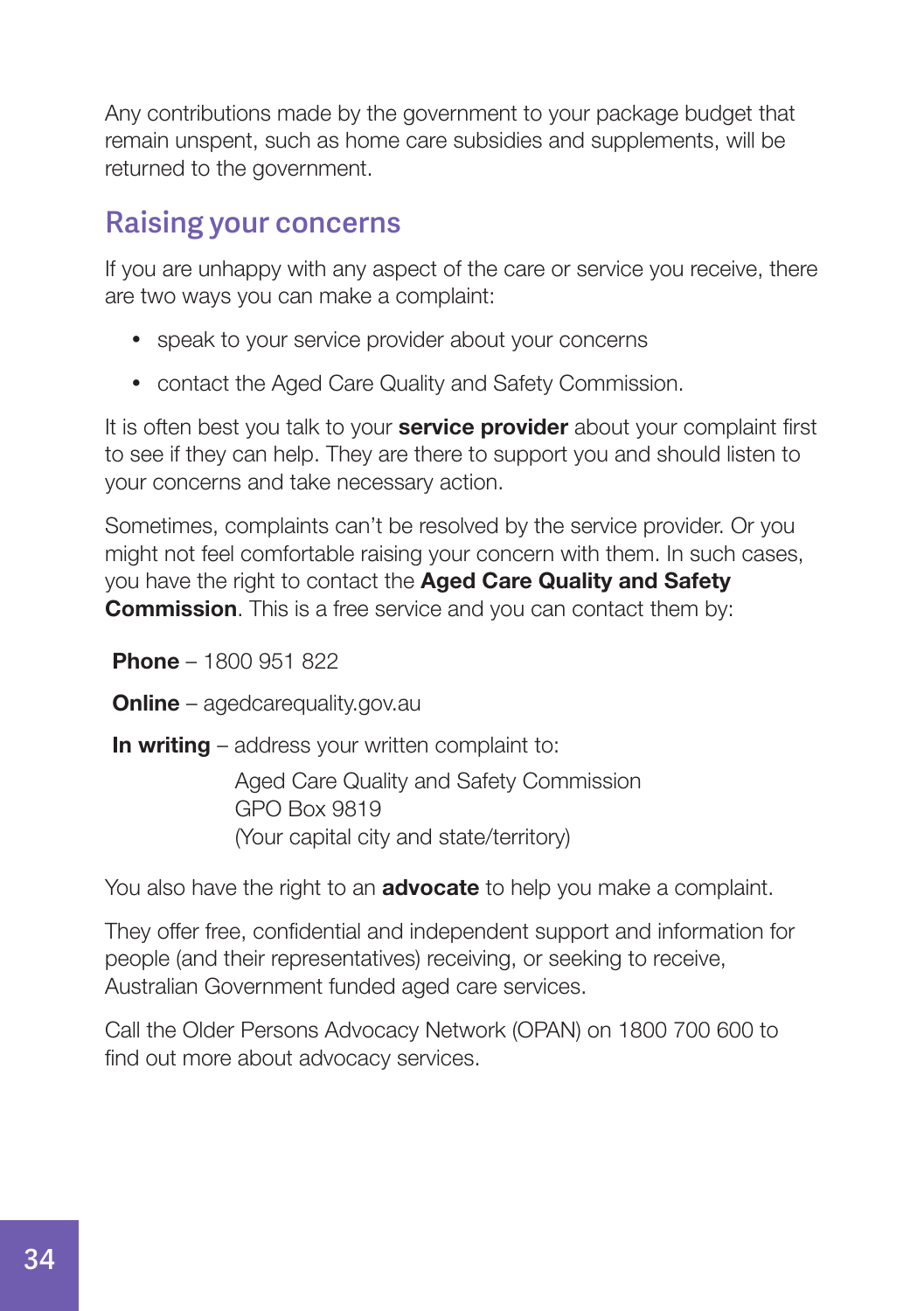## <span id="page-36-0"></span>**Further assistance**

### **What if I need assistance with interpreting?**

If you speak a language other than English, you can call the Translating and Interpreting Service (TIS National) for the cost of a local call on 131 450. TIS National covers more than 100 languages. Call and tell the operator the language you speak and ask them to call My Aged Care on 1800 200 422.

#### **What if I need assistance due to hearing or speech difficulties?**

Contact My Aged Care through the National Relay Service (NRS). For more information, visit the NRS website (communications.gov.au/accesshub/nrs) to choose your preferred access point or call the NRS Helpdesk on 1800 555 660.

### **What help is available for people with dementia?**

The Australian Government expects all aged care providers to offer services that meet the needs of people with dementia. It funds Dementia Australia to provide advisory services, education and training, support programs and other services for people with dementia, their families and carers.

For more information visit the Dementia Australia website at [dementia.org.au](http://dementia.org.au) or call the National Dementia Helpline on 1800 100 500.

#### **What help is available for older people who are homeless or at risk of becoming homeless?**

If you are prematurely aged, on a low income, are 50 years or over (45 years or over for Aboriginal and Torres Strait Islander people) and are homeless or at risk of homelessness, there are supports including:

- links to appropriate housing and care services
- advocacy and assistance with financial and legal work
- links to other social support services aimed at reducing homelessness.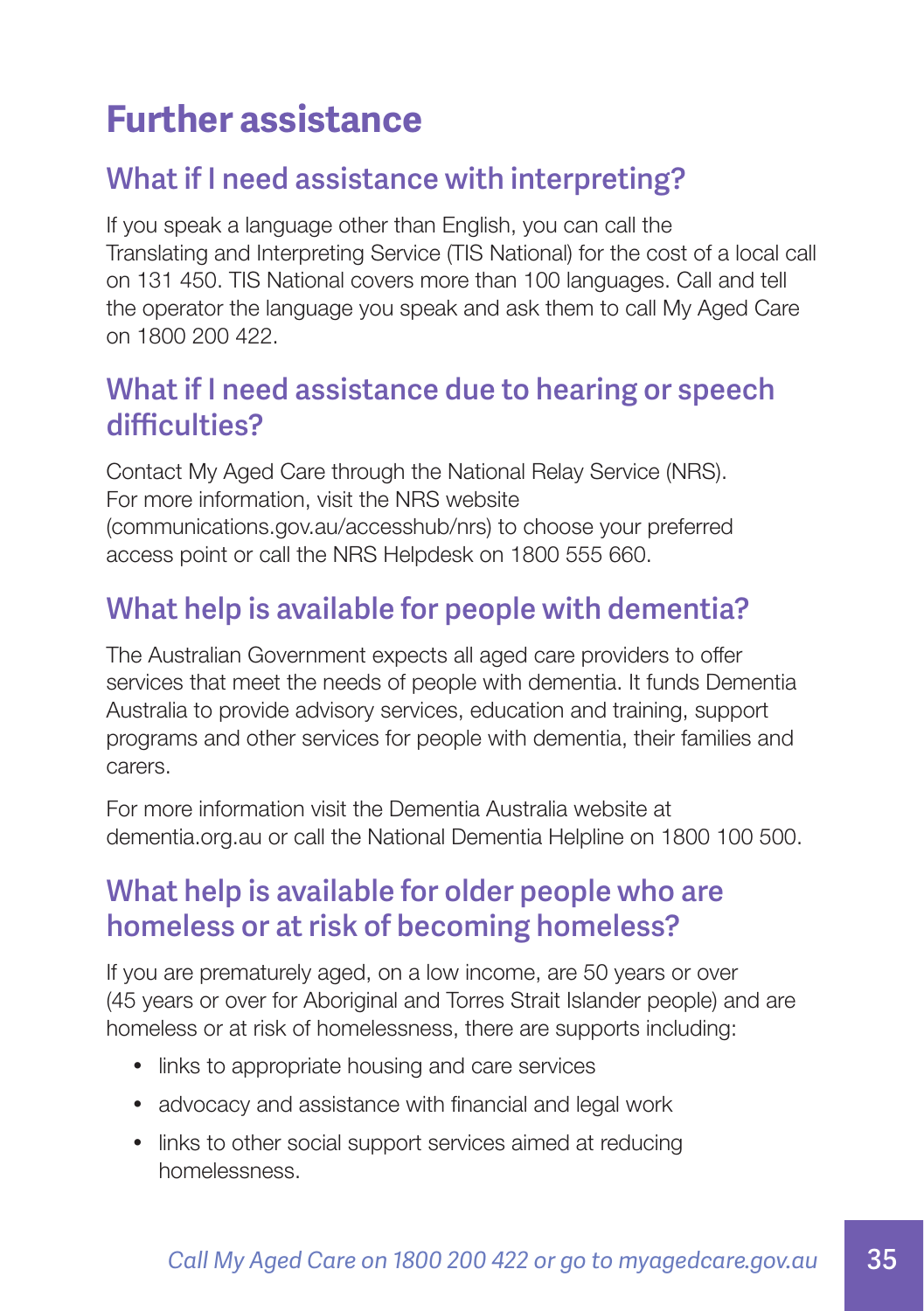#### **What help is available for people with diverse needs?**

The Australian Government recognises that our society is diverse and people have a wide range of life experiences.

Many programs and services are available to support people with diverse needs to access the help they need. Specialised services may exist in your area that cater specifically to special needs groups. You can find out more through My Aged Care or by asking your ACAT assessor.

Service providers should consider, respect and support specific and diverse needs when delivering care and services. No service provider should discriminate against anyone, including:

- Aboriginal and Torres Strait Islander peoples
- people from culturally and linguistically diverse backgrounds
- people who live in a rural and remote area
- people who are financially or socially disadvantaged
- veterans, their dependants and widows or widowers
- people who are homeless or at risk of becoming homeless
- people who are lesbian, gay, bisexual, transgender or intersex
- people who are Care Leavers (adults who spent time in institutional or foster care as a child)
- parents separated from their children by forced adoption or removal.

Knowing about your individual needs helps your provider deliver care and support that is appropriate and respectful of your diversity.

For more information call My Aged Care on 1800 200 422 or go to myagedcare.gov.au

#### **What help is available for elder abuse?**

If you witness, suspect, or experience elder abuse, call the National Elder Abuse phone line for free and confidential information, support, and referrals.

Call 1800 ELDERHelp (1800 353 374).

Elder abuse may involve physical harm, misuse of your money, sexual abuse, emotional abuse or neglect.

You can also visit the COMPASS website at compass.info for information, a support directory and resources about elder abuse.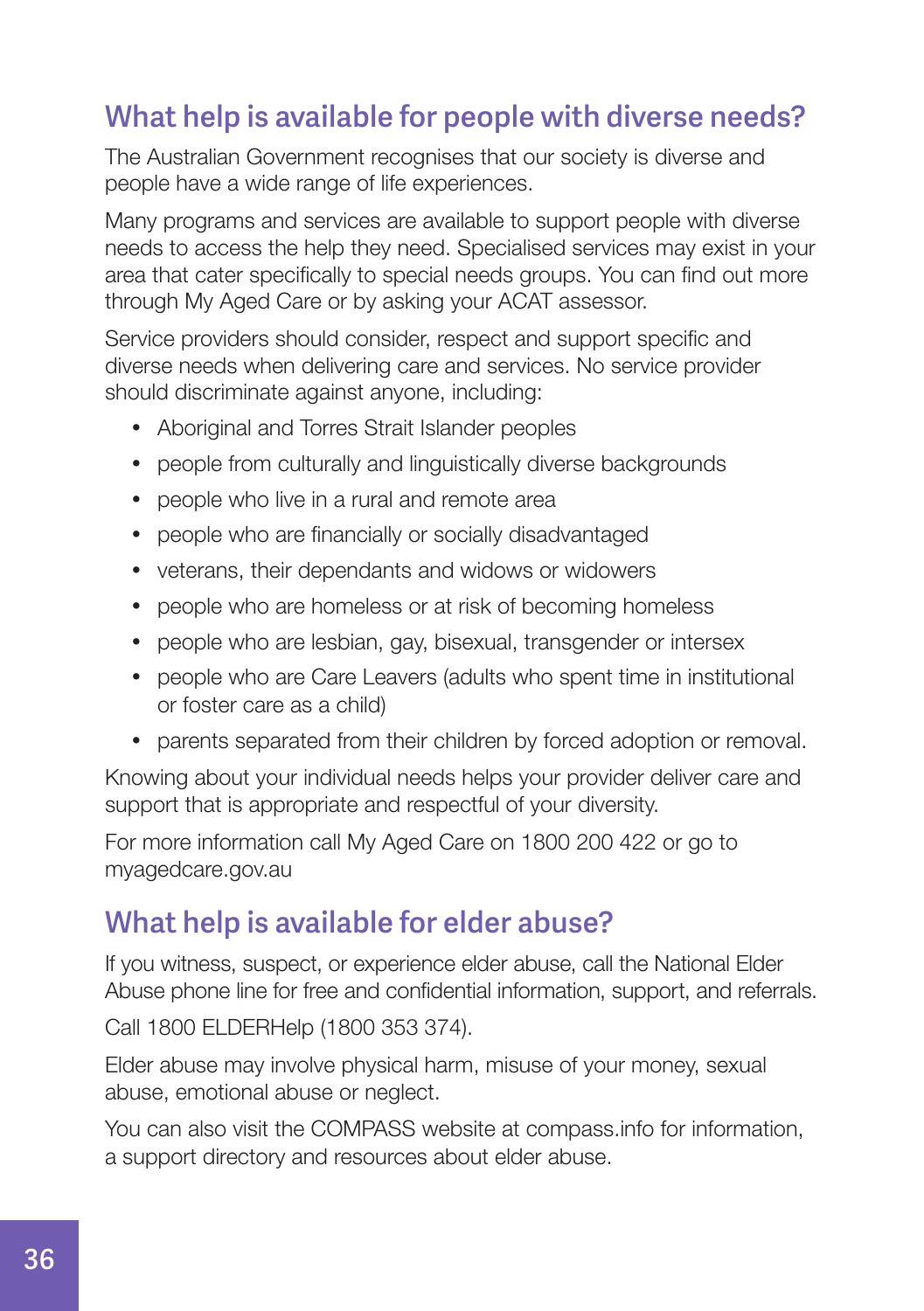### **What assistance is available for my carer?**

Your Home Care Package is intended to meet your specific care needs. To better support your carer you may wish to access other support like Respite Care through your Home Care Package.

If your carer is in need of additional support, contact the Carer Gateway on 1800 422 737 or go to the website at carergateway.gov.au to find out more.

#### **What if I am already receiving aged care services?**

It may be possible for you to receive care and services through a range of other programs that you cannot receive as part of your Home Care Package or that can complement your Home Care Package. These programs include:

- Transition Care Program
- Community Visitors Scheme
- Disability Program
- Continence Aids Payment Scheme
- Palliative Care
- Department of Veterans Affairs programs.

In certain circumstances, you are able to receive care and services through the CHSP when you are in a Home Care Package, on a time-limited basis.

#### **Call costs**

13/1300 numbers – Charges for calls to 13/1300 numbers from landline and mobile phones are different. Calls to 13/1300 numbers from a fixed landline are charged at a cost similar to a local call. Calls from mobile phones may incur a higher charge.

**1800 numbers** – Calls to 1800 numbers are free from fixed landlines and most Australian mobile phone providers now offer free calls to 1800 numbers – check with your mobile phone provider.

#### **More information about Home Care Packages**

The Home Care Packages Program: Operational Manual for Home Care Package consumers is available on the website myagedcare.gov.au.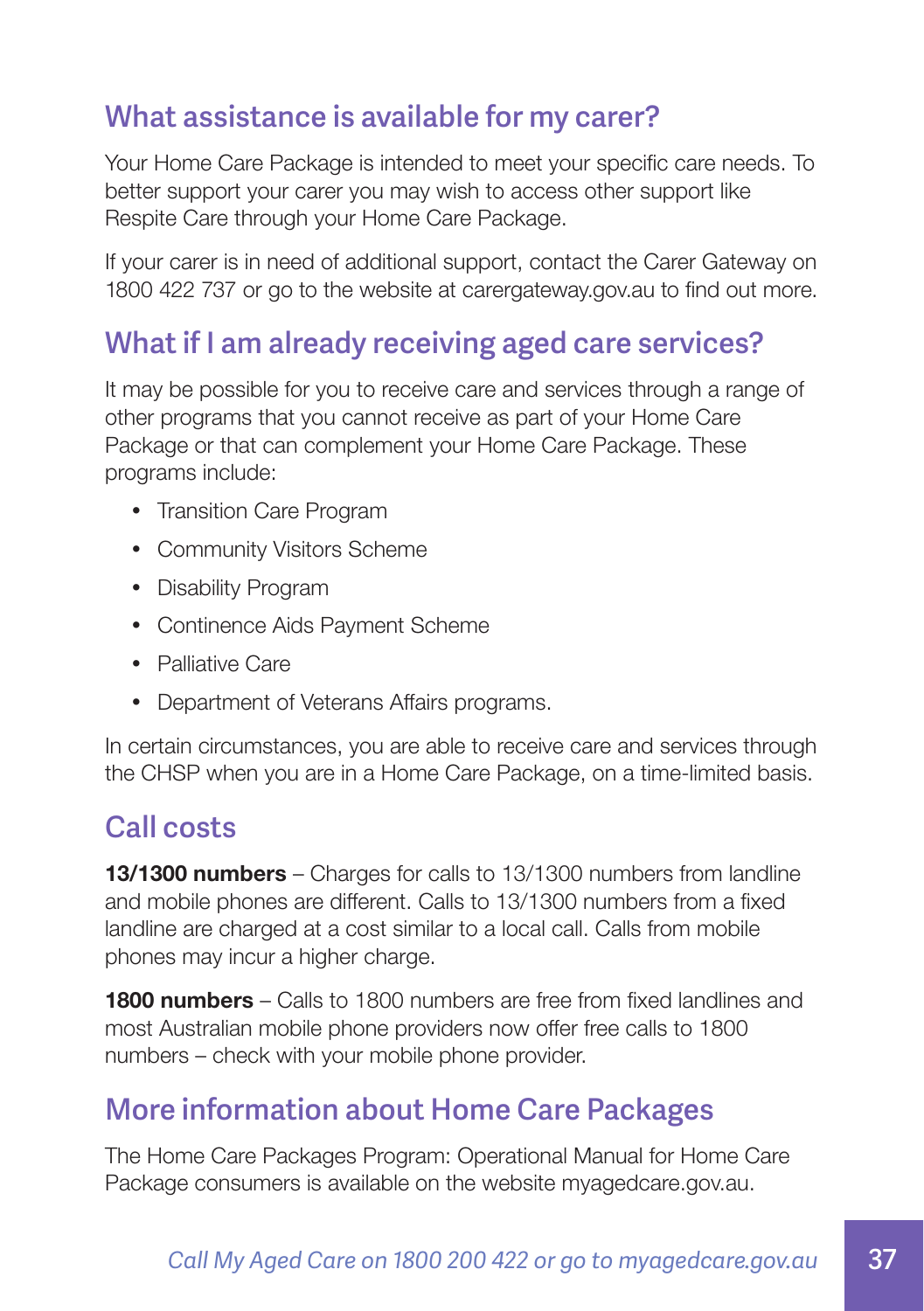### <span id="page-39-0"></span>**Checklist – Find home care providers and work out costs**

Once you have been assessed as eligible to receive a Home Care Package, use this checklist to help guide you through the process of looking for home care providers and understanding how much you might need to contribute to the cost of your care.

| 1. | Following your assessment                                                                                 |  |
|----|-----------------------------------------------------------------------------------------------------------|--|
|    | receive your approval letter with package level and approval date                                         |  |
| 2. | Create a short list of providers in your local area                                                       |  |
|    | use the 'Find a Provider' tool on the My Aged Care website                                                |  |
|    | myagedcare.gov.au or call My Aged Care on 1800 200 422                                                    |  |
| 3. | Work out the fees                                                                                         |  |
|    | use the fee estimator tools on the My Aged Care website to estimate costs                                 |  |
|    | call Services Australia on 1800 227 475 to arrange for an income assessment<br>$\bullet$                  |  |
|    | understand the basic daily fee and income-tested care fee                                                 |  |
| 4. | Contact potential providers and discuss what they can offer and how much they<br>charge under the package |  |
|    | where is the provider located?                                                                            |  |
|    | do they cater for any special requirements I may have – language, cultural,<br>٠<br>diversity?            |  |
|    | where and when will they provide my support?                                                              |  |
|    | who will provide my services?                                                                             |  |
|    | how much will the care and services cost?                                                                 |  |
|    | are there other costs applied and what do these cover?                                                    |  |
|    | what checks do they complete to ensure quality of service?                                                |  |
| 5. | Receive your Home Care Package assignment letter                                                          |  |

Remember: *You cannot enter into a Home Care Agreement until we have written to you to let you know a Home Care Package has been assigned to you.*

*\* If you are already receiving means tested income support payments, this information will already be held by Services Australia/DVA so you do not need to arrange for an income assessment. If this information is not held and you choose not to have your income assessed, you can be asked to pay the maximum fee.*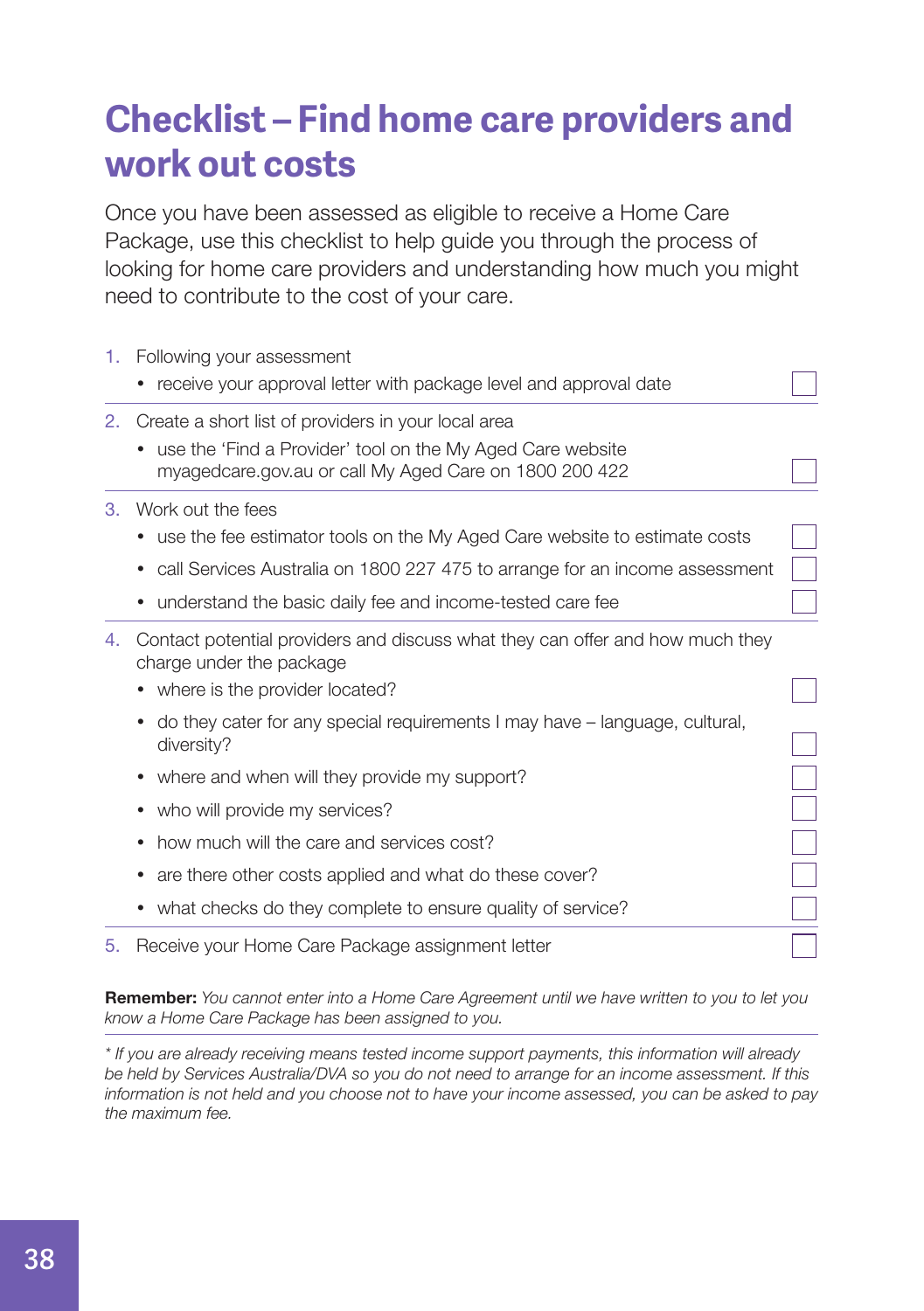### <span id="page-40-0"></span>**Checklist – Enter into a Home Care Agreement**

When a package becomes available, you will receive a letter advising you of the assignment of your Home Care Package, including your unique referral code and date by which you need to use this code to enter into a Home Care Agreement.

Use this checklist to help guide you through the process of negotiating your Home Care Agreement with your preferred home care provider.

| 1. | Be assigned a Home Care Package<br>receive package assignment letter with referral code and expiry date                                                   |  |
|----|-----------------------------------------------------------------------------------------------------------------------------------------------------------|--|
| 2. | Contact preferred provider                                                                                                                                |  |
|    | take a copy of your package assignment letter                                                                                                             |  |
|    | take a copy of your income assessment results<br>Note: If you have not yet arranged for an income assessment,<br>call Services Australia on 1800 227 475* |  |
|    | do you need more than 56 days to make a decision?                                                                                                         |  |
|    | - contact call My Aged Care on 1800 200 422 for an extension                                                                                              |  |
| 3. | Enter into a Home Care Agreement                                                                                                                          |  |
|    | • work with your provider to develop a package budget and care plan                                                                                       |  |
|    | agree to structure and layout of monthly statements                                                                                                       |  |
|    | understand conditions and charges that will be made to your<br>Home Care Package funds including any exit amount                                          |  |
|    | enter into your Home Care Agreement                                                                                                                       |  |
| 4. | Start and manage your services                                                                                                                            |  |
|    | review care plan on a regular basis to ensure it is still meeting your needs                                                                              |  |
|    | if your needs change, book an appointment with your home care<br>provider to discuss                                                                      |  |

*\* If you are already receiving means tested income support payments, this information will already be held by Services Australia/DVA so you do not need to arrange for an income assessment. If this information is not held and you choose not to have your income assessed, you can be asked to pay the maximum fee.*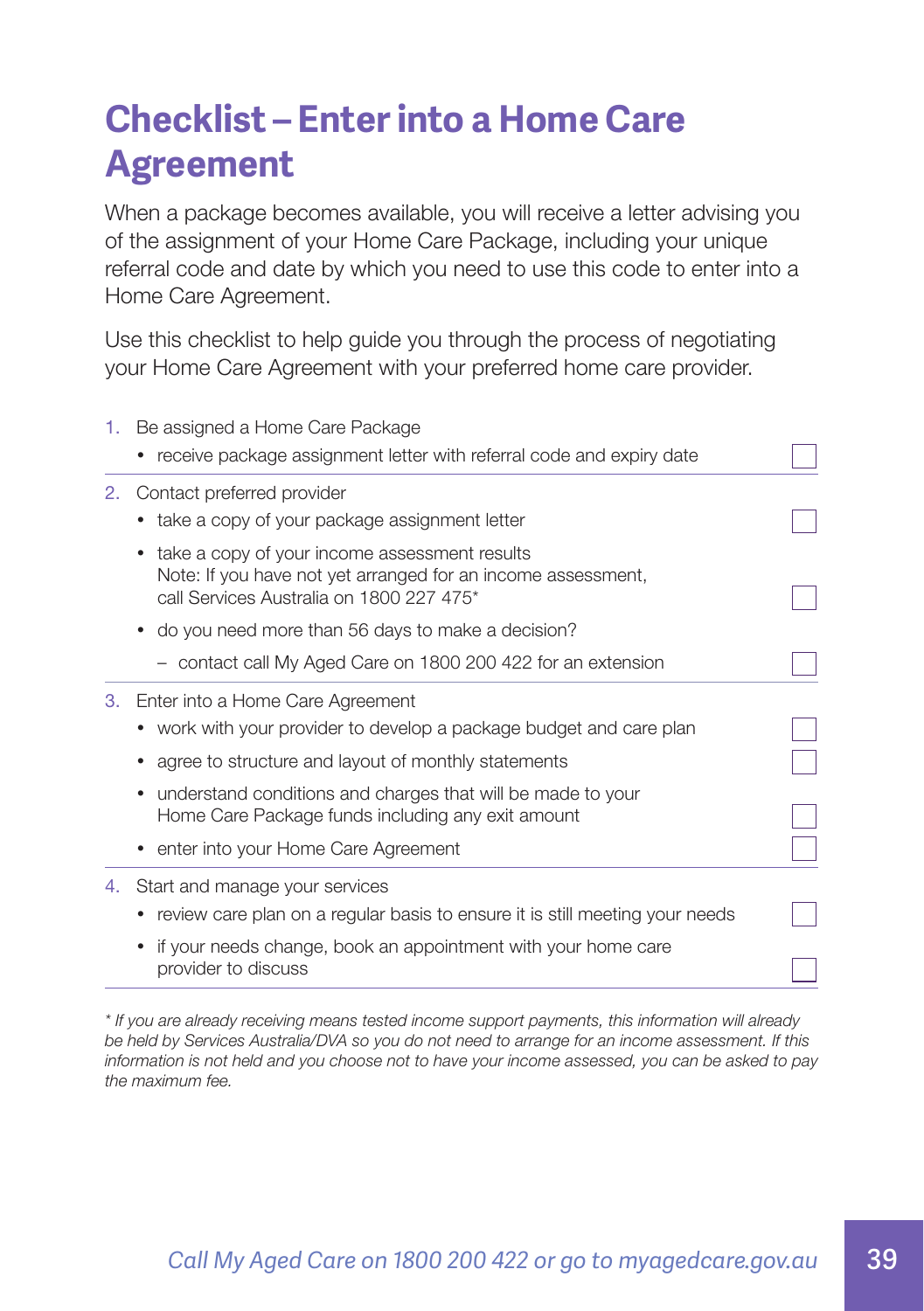# <span id="page-41-0"></span>**Checklist – Changing providers**

If you are interested in changing your home care provider, either because you are moving location or looking for a better fit, you can do so. Use this checklist to help guide you through the process of changing providers.

| 1. | Read current Home Care Agreement<br>• understand any conditions and exit amount for changing providers                                                                                                                                 |  |
|----|----------------------------------------------------------------------------------------------------------------------------------------------------------------------------------------------------------------------------------------|--|
| 2. | Start looking for new providers in your local area<br>use the 'Find a Provider' tool on the My Aged Care website<br>$\bullet$<br>myagedcare.gov.au or call My Aged Care on 1800 200 422                                                |  |
| З. | Decide on a suitable provider and check they can deliver the services you need                                                                                                                                                         |  |
| 4. | Agree end date for home care services with current provider<br><b>Note:</b> you have 56 days from this end date to enter into a Home Care Agreement<br>with a new provider. You also have the option of requesting a 28 day extension. |  |
| 5. | Call My Aged Care and request referral code re-activation                                                                                                                                                                              |  |
| 6. | Give new provider your referral code                                                                                                                                                                                                   |  |
| 7. | Enter into a Home Care Agreement<br>work with your provider to develop package budget                                                                                                                                                  |  |
|    | agree to structure and layout of monthly statements<br>$\bullet$<br>understand conditions and charges that will be made to your<br>$\bullet$<br>Home Care Package funds, including any exit amount                                     |  |
|    | agree on the start date to commence with your new provider<br>٠<br><b>Note:</b> this must be on or after the end date of services with your<br>current provider<br>enter into your new Home Care Agreement                             |  |
| 8. | Give current provider the details of your new provider within 56 days of your<br>agreed end date so they can transfer any unspent funds                                                                                                |  |
| 9. | Receive notice from old provider with details of unspent funds                                                                                                                                                                         |  |
|    | • if notice not received within 56 days of agreed end date, contact old provider                                                                                                                                                       |  |
|    | 10. Provider transfers unspent funds (if any) to new provider, within 70 days of<br>agreed end date of services                                                                                                                        |  |
|    | 11. New provider includes details of the unspent funds transferred to them in<br>your next monthly statement                                                                                                                           |  |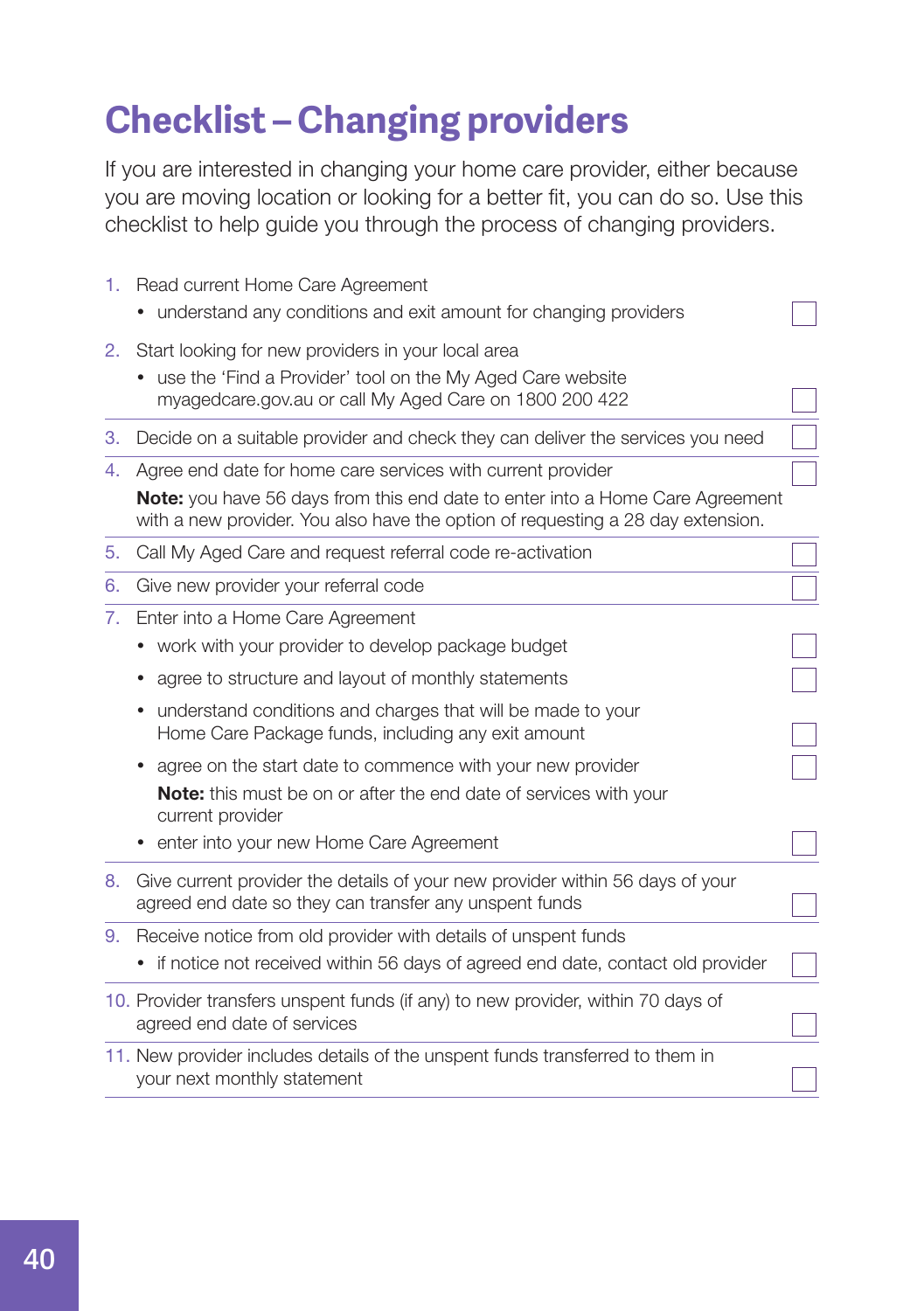#### **Notes**